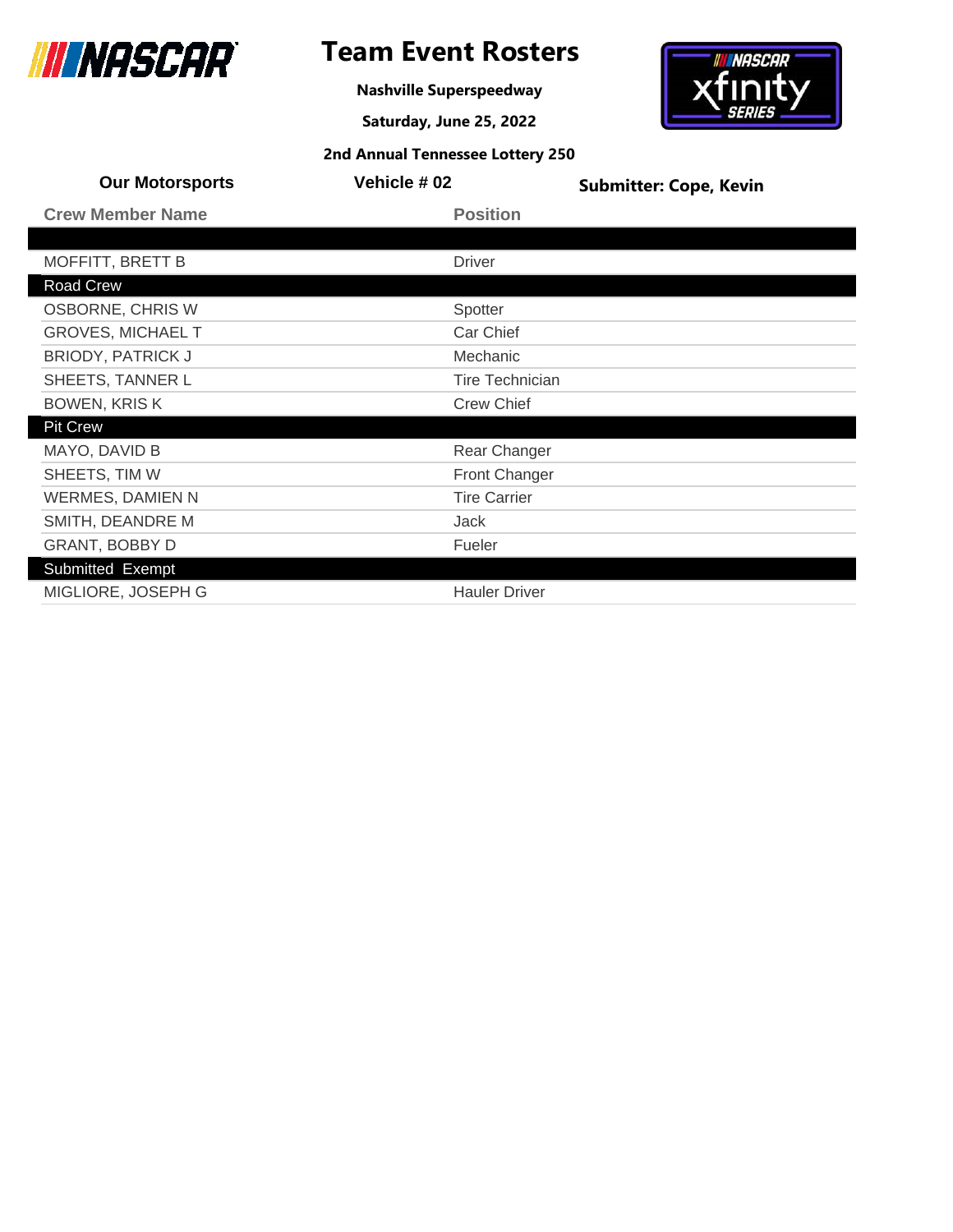

**Nashville Superspeedway**

**Saturday, June 25, 2022**



| <b>SS-GLR w/Jeff Lefcourt</b> | Vehicle #07            | <b>Submitter: Howe, Sheryl</b> |
|-------------------------------|------------------------|--------------------------------|
| <b>Crew Member Name</b>       | <b>Position</b>        |                                |
|                               |                        |                                |
| <b>GRAF JR, JOE A</b>         | <b>Driver</b>          |                                |
| Road Crew                     |                        |                                |
| BELL JR, T J P                | Spotter                |                                |
| KIRKENDALL, JEFF              | Engineer               |                                |
| DISHMAN, PHILLIP A            | <b>Tire Technician</b> |                                |
| JONES, DAVE A                 | Car Chief              |                                |
| PODLASKI, TYLER S             | Tuner                  |                                |
| WILLIAMS JR, JOE M            | <b>Crew Chief</b>      |                                |
| <b>Pit Crew</b>               |                        |                                |
| LESTER, DEVIN L               | Front Changer          |                                |
| SCHLOTTERBACK, SKYLER B       | Rear Changer           |                                |
| HAWKINS, SHAWN M              | Fueler                 |                                |
| LAMIN, ALPHA                  | Jack                   |                                |
| OBI, ARINZE                   | Fueler                 |                                |
| <b>Submitted Exempt</b>       |                        |                                |
| <b>WALLACE, JAMES H</b>       | <b>Hauler Driver</b>   |                                |
| ROGERS, MARTY M               | <b>Hauler Driver</b>   |                                |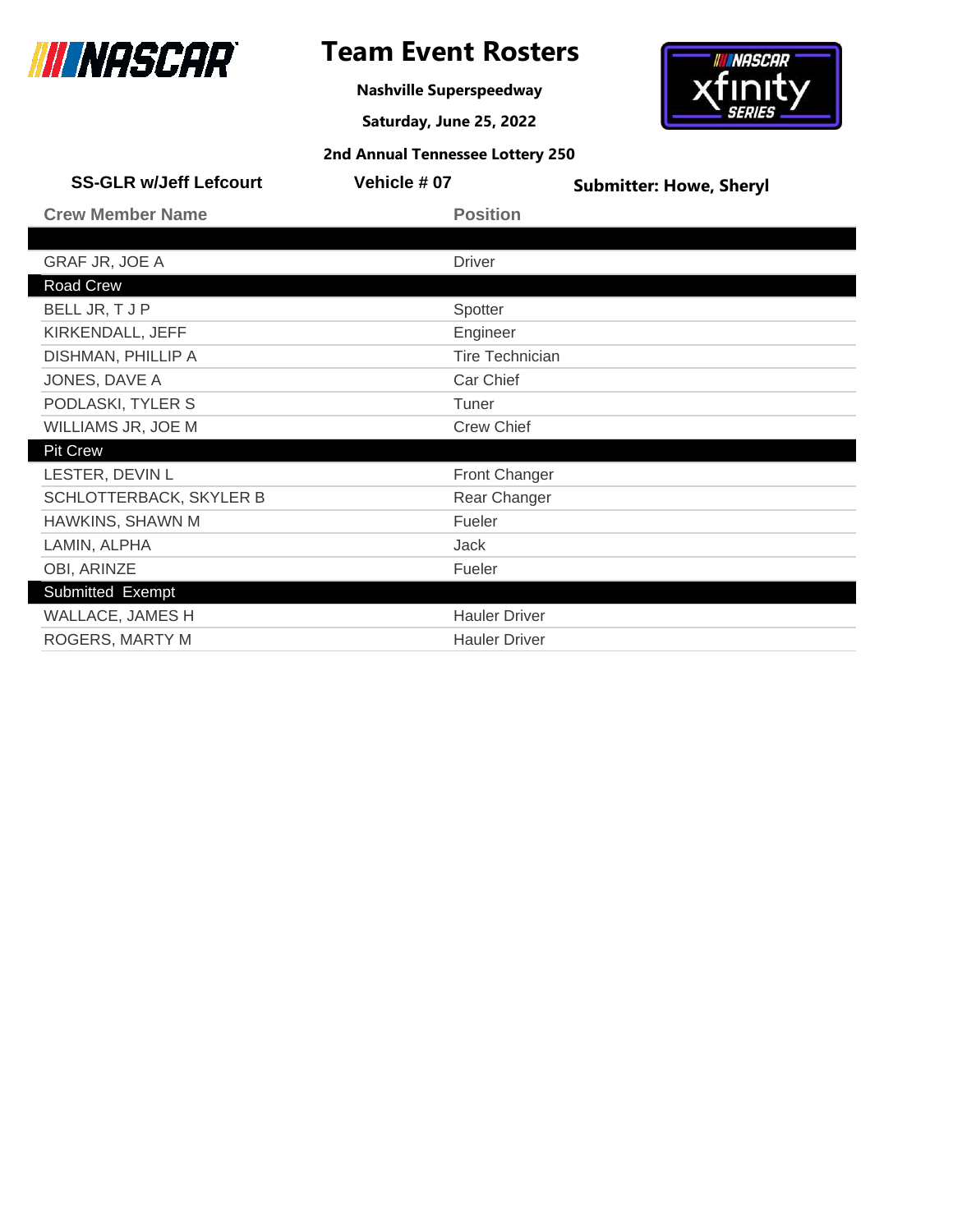

# **Team Event Rosters**

**Nashville Superspeedway**

**Saturday, June 25, 2022**

# **IN NASCAR xfinity**

| 2nd Annual Tennessee Lottery 250 |  |  |  |
|----------------------------------|--|--|--|
|----------------------------------|--|--|--|

| <b>JR Motorsports</b>     | Vehicle #1 | Submitter: Brachowski, Michelle |
|---------------------------|------------|---------------------------------|
| <b>Crew Member Name</b>   |            | <b>Position</b>                 |
|                           |            |                                 |
| MAYER, SAM A              |            | <b>Driver</b>                   |
| <b>Organization Level</b> |            |                                 |
| PEMBERTON, RYAN P         |            | <b>Competition Director</b>     |
| Road Crew                 |            |                                 |
| MCREYNOLDS, BRANDON B     |            | Spotter                         |
| OVERSTREET, ANDREW J      |            | Engineer                        |
| EARNHARDT JR, DANNY R     |            | Car Chief                       |
| LEATHERWOOD, CLINT J      |            | Mechanic                        |
| <b>BUCHANAN, GREGG R</b>  |            | Mechanic                        |
| MOYER, TAYLOR C           |            | <b>Crew Chief</b>               |
| <b>Pit Crew</b>           |            |                                 |
| HALL, JAFAR D             |            | <b>Front Changer</b>            |
| PATTON, RYAN              |            | <b>Tire Carrier</b>             |
| OSSOWSKI, ORANE           |            | Rear Changer                    |
| <b>BISHOP, SPENCER</b>    |            | <b>Jack</b>                     |
| WALKER, LANDON            |            | Fueler                          |
| Submitted Exempt          |            |                                 |
| <b>WADDELL, CHRIS A</b>   |            | <b>Hauler Driver</b>            |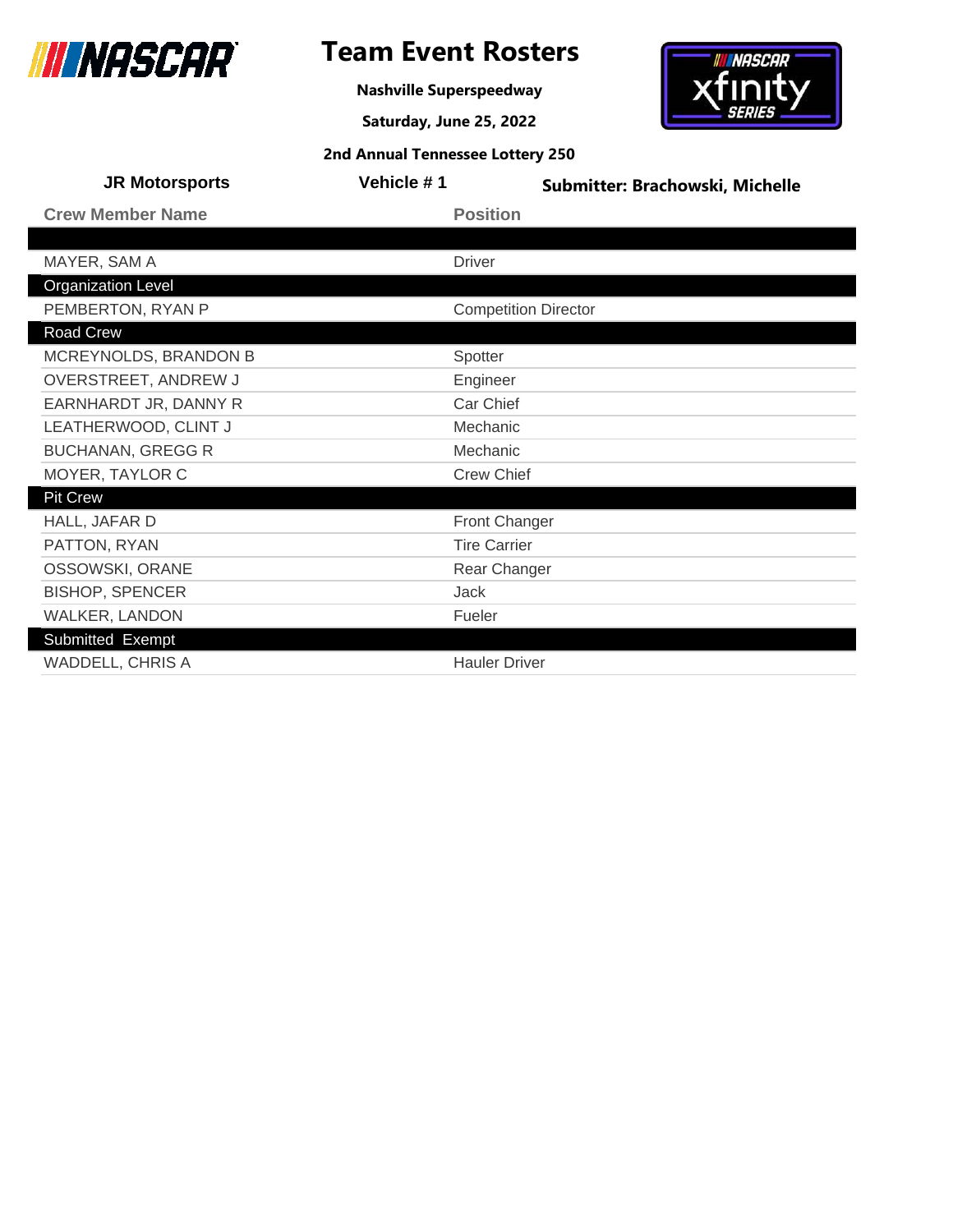

# **Team Event Rosters**

**Nashville Superspeedway**

**Saturday, June 25, 2022**



| <b>Kaulig Racing</b>      | Vehicle #10            | <b>Submitter: Lanier, Tonya</b> |
|---------------------------|------------------------|---------------------------------|
| <b>Crew Member Name</b>   | <b>Position</b>        |                                 |
|                           |                        |                                 |
| CASSILL, LANDON D         | <b>Driver</b>          |                                 |
| <b>Organization Level</b> |                        |                                 |
| RICE, CHRIS A             | Other -                |                                 |
| Road Crew                 |                        |                                 |
| <b>KRAFT, FREDDIE J</b>   | Spotter                |                                 |
| COLWELL, DONALD G         | Car Chief              |                                 |
| LIBBY, TROY A             | Mechanic               |                                 |
| WHITMAN, SAM R            | <b>Tire Technician</b> |                                 |
| <b>CULLATHER, GRAYSON</b> | Mechanic               |                                 |
| TRINCHERE, JASON L        | <b>Crew Chief</b>      |                                 |
| <b>Pit Crew</b>           |                        |                                 |
| <b>BROWNE, CHARLES</b>    | <b>Front Changer</b>   |                                 |
| MORGAN, DREW P            | <b>Tire Carrier</b>    |                                 |
| WILLARD, JONATHAN L       | Jack                   |                                 |
| HOUSTON, KENYATTA         | Rear Changer           |                                 |
| GONZALEZ, CRUZ C          | Fueler                 |                                 |
| Submitted Exempt          |                        |                                 |
| LOPEZ, DAMON              | <b>Hauler Driver</b>   |                                 |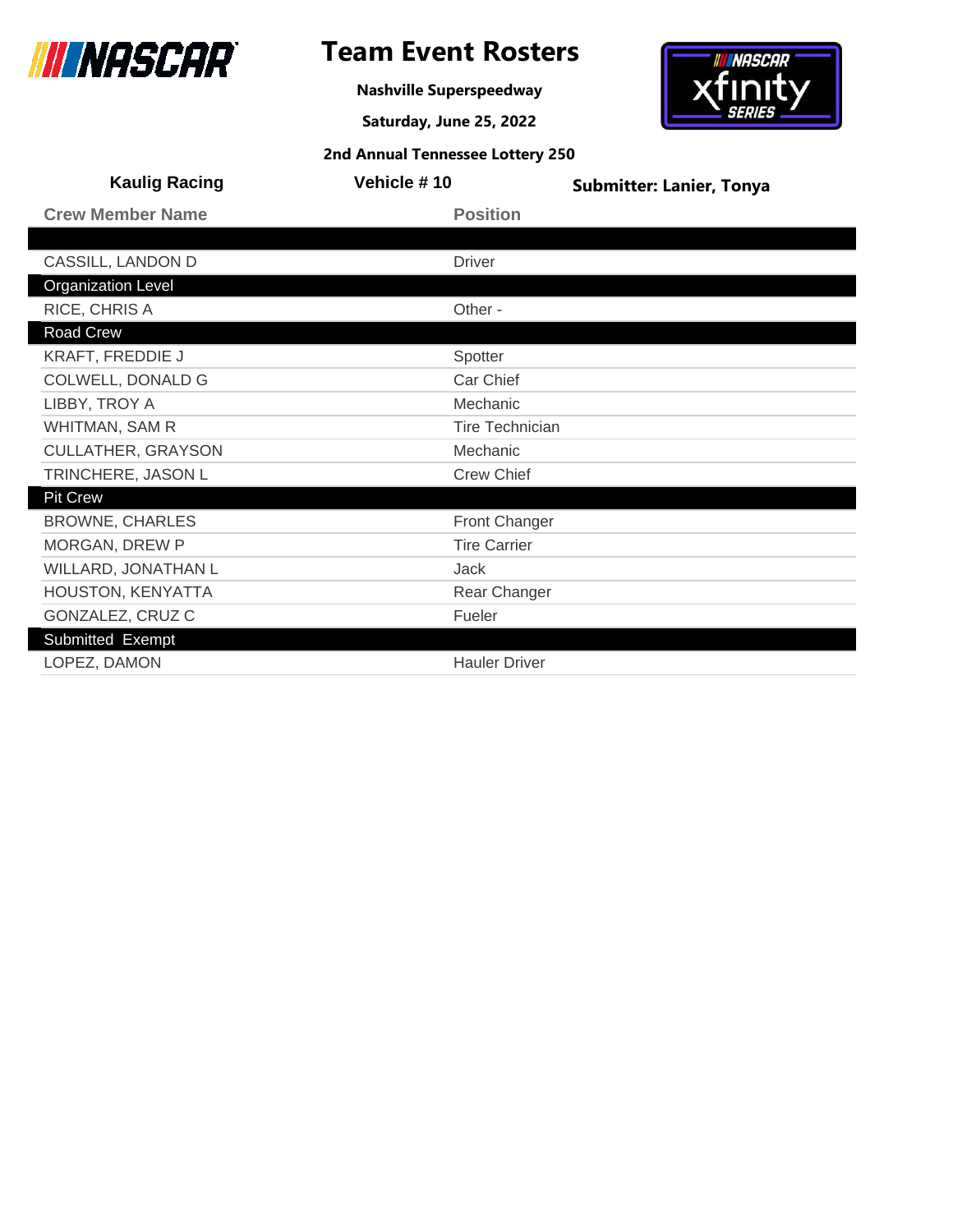

**Nashville Superspeedway**

**Saturday, June 25, 2022**



| <b>SS-GLR w/Jeff Lefcourt</b> | Vehicle #108           | <b>Submitter: Howe, Sheryl</b> |
|-------------------------------|------------------------|--------------------------------|
| <b>Crew Member Name</b>       | <b>Position</b>        |                                |
|                               |                        |                                |
| MCLEOD, BJ D                  | <b>Driver</b>          |                                |
| Road Crew                     |                        |                                |
| KIMMEL II, FRANK J            | Spotter                |                                |
| EBERSOLE, RUSTY B             | Car Chief              |                                |
| FREEMAN, MARK A               |                        | Underneath Mechanic            |
| <b>RIGGAN, RICK</b>           | <b>Tire Technician</b> |                                |
| FREEMAN, ROBBIE R             | Mechanic               |                                |
| MILLER, JASON W               | <b>Crew Chief</b>      |                                |
| <b>Pit Crew</b>               |                        |                                |
| OUENDENO, DALANDA N           | Front Changer          |                                |
| <b>GAYLORD, HADJI M</b>       | Jack                   |                                |
| <b>BRIHM JR, LARRY B</b>      | Rear Changer           |                                |
| NOEL, BUD A                   | <b>Tire Carrier</b>    |                                |
| FREEMAN, ROBBIE R             | Fueler                 |                                |
| Submitted Exempt              |                        |                                |
| UTTER, RON L                  | <b>Hauler Driver</b>   |                                |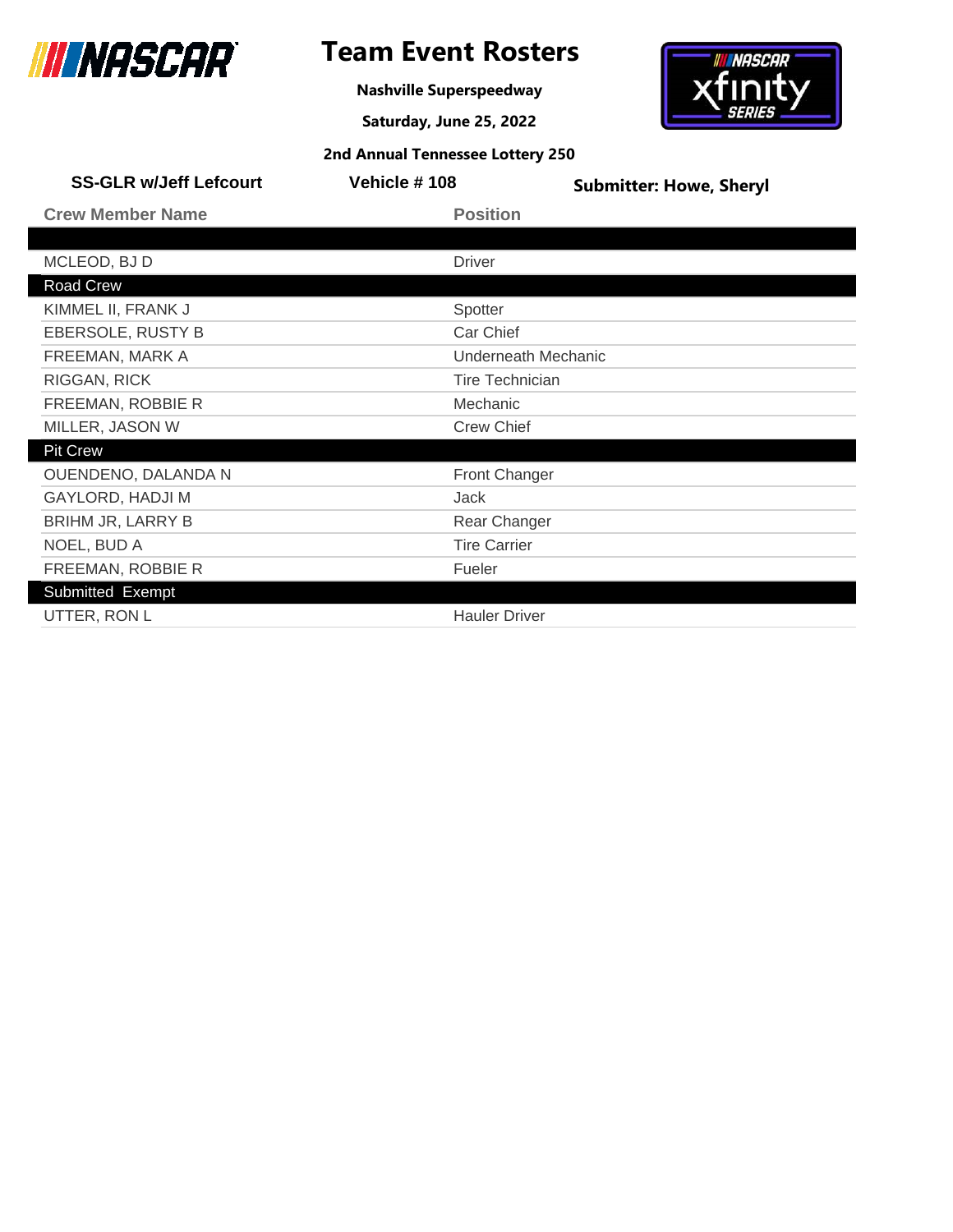

# **Team Event Rosters**

**Nashville Superspeedway**

**Saturday, June 25, 2022**

# **IN NASCAR**  ${\bf x}$ finity

| 2nd Annual Tennessee Lottery 250 |  |  |  |
|----------------------------------|--|--|--|
|----------------------------------|--|--|--|

| <b>Kaulig Racing</b>      | Vehicle #11       | <b>Submitter: Lanier, Tonya</b> |
|---------------------------|-------------------|---------------------------------|
| <b>Crew Member Name</b>   | <b>Position</b>   |                                 |
|                           |                   |                                 |
| HEMRIC, DANIEL            | <b>Driver</b>     |                                 |
| <b>Organization Level</b> |                   |                                 |
| RICE, CHRIS A             | Other -           |                                 |
| Road Crew                 |                   |                                 |
| <b>GRIFFIN, BRETT K</b>   | Spotter           |                                 |
| MARLOTT, JON W            | Car Chief         |                                 |
| CRISAFULLI, EVYN M        | Mechanic          |                                 |
| HUTT, PATRICK R           |                   | <b>Tire Technician</b>          |
| NOWAK, JEREMY J           | Tuner             |                                 |
| YONTZ, ALEX K             | <b>Crew Chief</b> |                                 |
| <b>Pit Crew</b>           |                   |                                 |
| ROBERTS, MICHAEL C        |                   | <b>Front Changer</b>            |
| SIMMONS, MATTHEW J        |                   | <b>Tire Carrier</b>             |
| <b>WILSON, SHANE R</b>    | Jack              |                                 |
| POZEGA, KEN               |                   | Rear Changer                    |
| DAVENPORT, BROOK N        | Fueler            |                                 |
| Submitted Exempt          |                   |                                 |
| ROBBINS, SCOTT A          |                   | <b>Hauler Driver</b>            |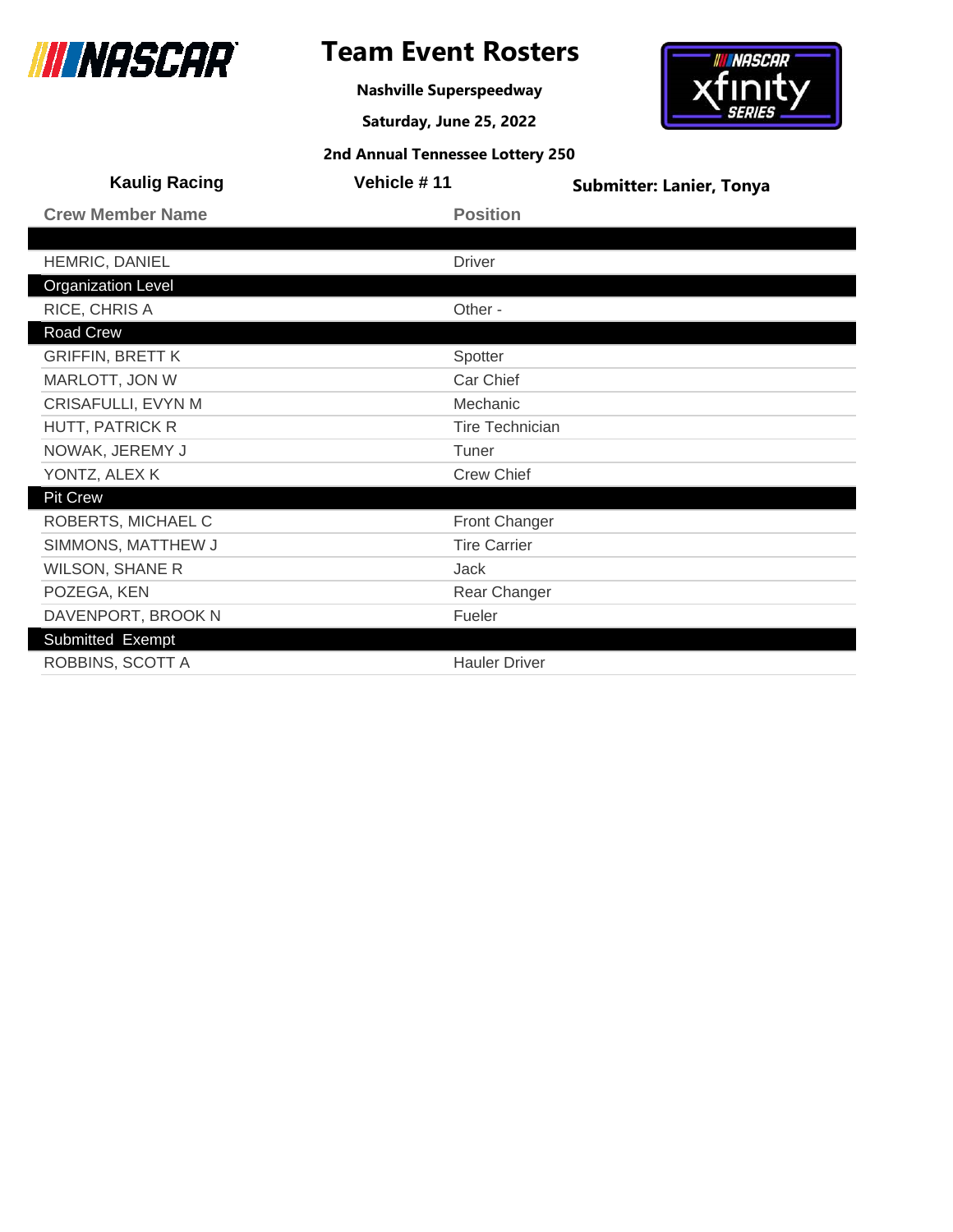

# **Team Event Rosters**

**Nashville Superspeedway**

**Saturday, June 25, 2022**

# *INASCAR*  $f_{\rm IIM}$ t

| <b>Motorsports Business</b><br><b>Management</b> | Vehicle #113           | <b>Submitter: Hoskin, Skippy</b> |
|--------------------------------------------------|------------------------|----------------------------------|
| <b>Crew Member Name</b>                          | <b>Position</b>        |                                  |
|                                                  |                        |                                  |
| YELEY, JJ B                                      | <b>Driver</b>          |                                  |
| Road Crew                                        |                        |                                  |
| <b>COLEMAN, JAMES R</b>                          | Spotter                |                                  |
| CLARK, KODY E                                    | Car Chief              |                                  |
| PARTEE, CRAIG C                                  | <b>Tire Technician</b> |                                  |
| ST PIERRE, ROBERT M                              | Mechanic               |                                  |
| HUGHES, PETER L                                  | Mechanic               |                                  |
| CHURCH, GEORGE D                                 | <b>Crew Chief</b>      |                                  |
| <b>Pit Crew</b>                                  |                        |                                  |
| SPRUILL, JUSTIN D                                | Front Changer          |                                  |
| MCCORD, TYRIQ J                                  | Jack                   |                                  |
| <b>WIEDENHOEFT, TYLER D</b>                      | Fueler                 |                                  |
| DONOVAN, WARREN T                                | <b>Tire Carrier</b>    |                                  |
| MORAWSKI, MICHAEL A                              | Rear Changer           |                                  |
|                                                  |                        |                                  |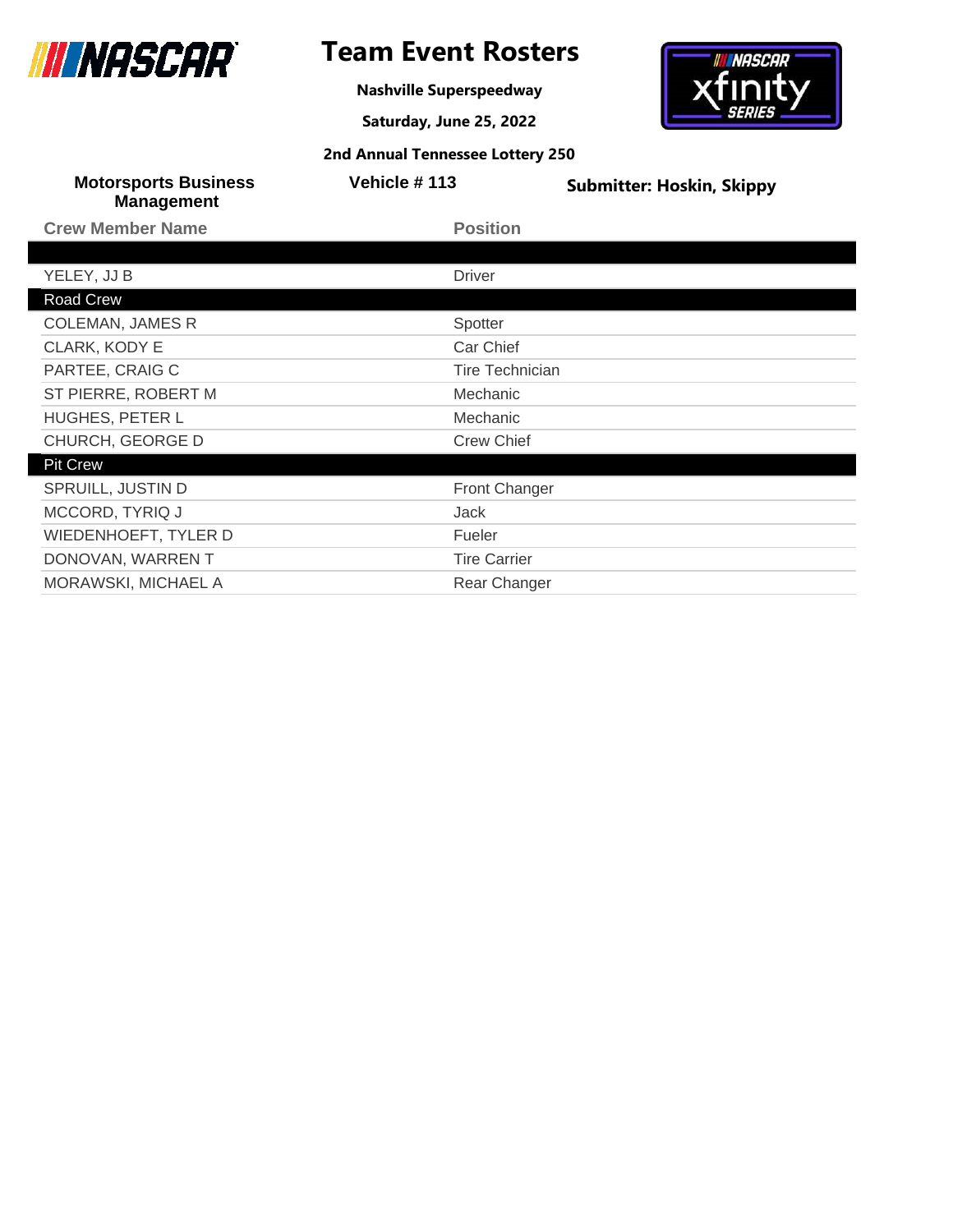

# **Team Event Rosters**

**Nashville Superspeedway**

**Saturday, June 25, 2022**



| <b>RSS Racing</b>       | Vehicle #128      | <b>Submitter: Bates, Susan</b> |
|-------------------------|-------------------|--------------------------------|
| <b>Crew Member Name</b> | <b>Position</b>   |                                |
|                         |                   |                                |
| RETZLAFF, PARKER        | <b>Driver</b>     |                                |
| Road Crew               |                   |                                |
| RAINES, TONY A          | Spotter           |                                |
| MOORE, WILL             | <b>Mechanic</b>   |                                |
| FOWLER, MATT            | <b>Mechanic</b>   |                                |
| TIMMS, JOSHUA           | Car Chief         |                                |
| <b>SPRINGER, RICKY</b>  | <b>Mechanic</b>   |                                |
| ADDINGTON, STEVE J      | <b>Crew Chief</b> |                                |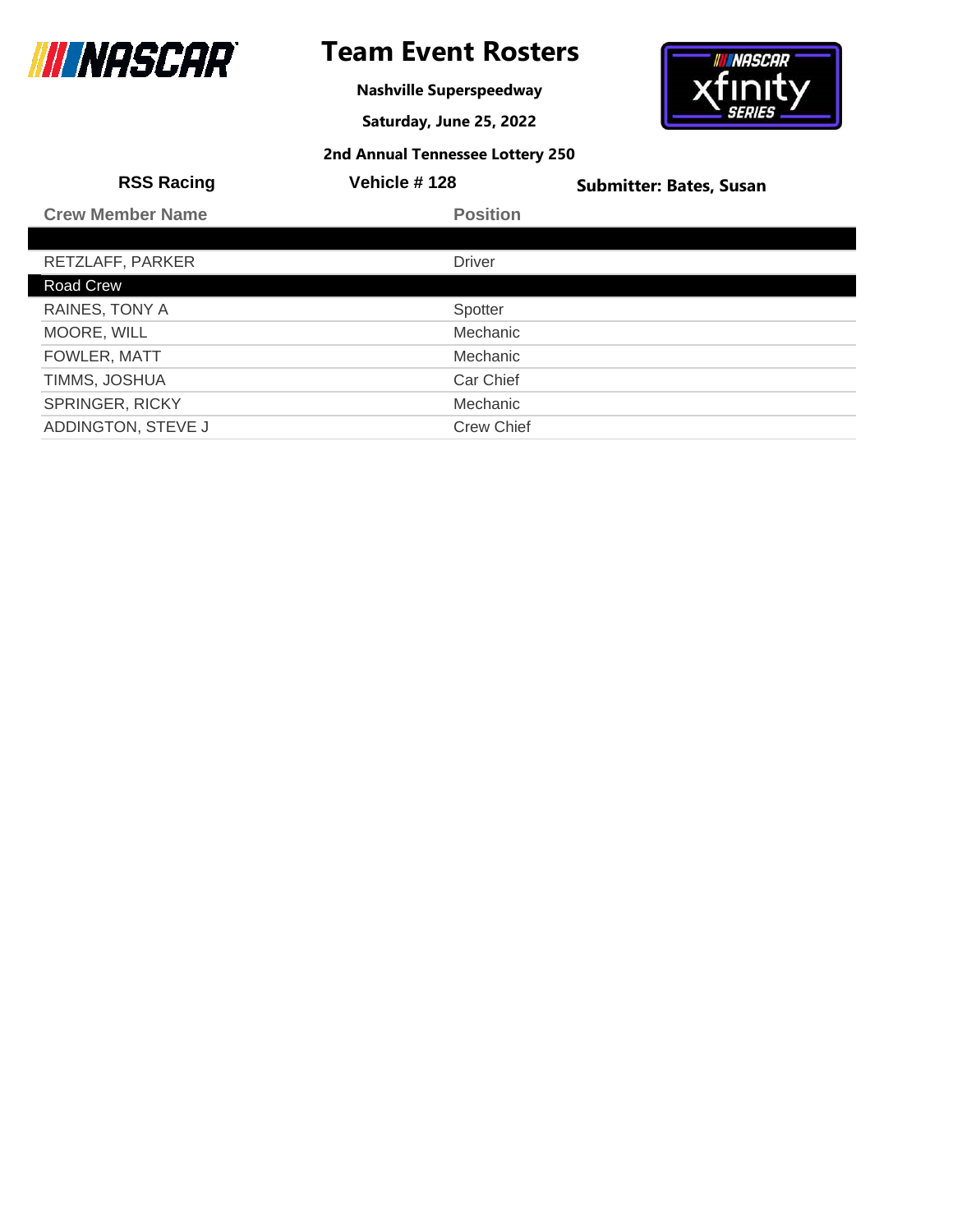

**Nashville Superspeedway**

**Saturday, June 25, 2022**



| <b>Kaulig Racing</b>      | Vehicle #16            | <b>Submitter: Lanier, Tonya</b> |
|---------------------------|------------------------|---------------------------------|
| <b>Crew Member Name</b>   | <b>Position</b>        |                                 |
|                           |                        |                                 |
| ALLMENDINGER, AJ J        | <b>Driver</b>          |                                 |
| <b>Organization Level</b> |                        |                                 |
| RICE, CHRIS A             | Other -                |                                 |
| Road Crew                 |                        |                                 |
| DEINY JR, FRANK           | Spotter                |                                 |
| RICHMOND, RYAN A          | Car Chief              |                                 |
| MOHLER, ETHAN N           | Mechanic               |                                 |
| DAVIS, JIM W              | <b>Tire Technician</b> |                                 |
| <b>BARNES JR, LANNY D</b> | Tuner                  |                                 |
| <b>SCHLICKER, BRUCE M</b> | <b>Crew Chief</b>      |                                 |
| <b>Pit Crew</b>           |                        |                                 |
| <b>BALDWIN, CORY L</b>    | <b>Front Changer</b>   |                                 |
| KIMBROUGH, JEREMY D       | <b>Tire Carrier</b>    |                                 |
| APPLEBY, JOSH A           | Jack                   |                                 |
| NEWSOME, JERICK K         | Rear Changer           |                                 |
| RUDANOVIC, MILAN K        | Fueler                 |                                 |
| Submitted Exempt          |                        |                                 |
| FUQUAY, MIKE M            | <b>Hauler Driver</b>   |                                 |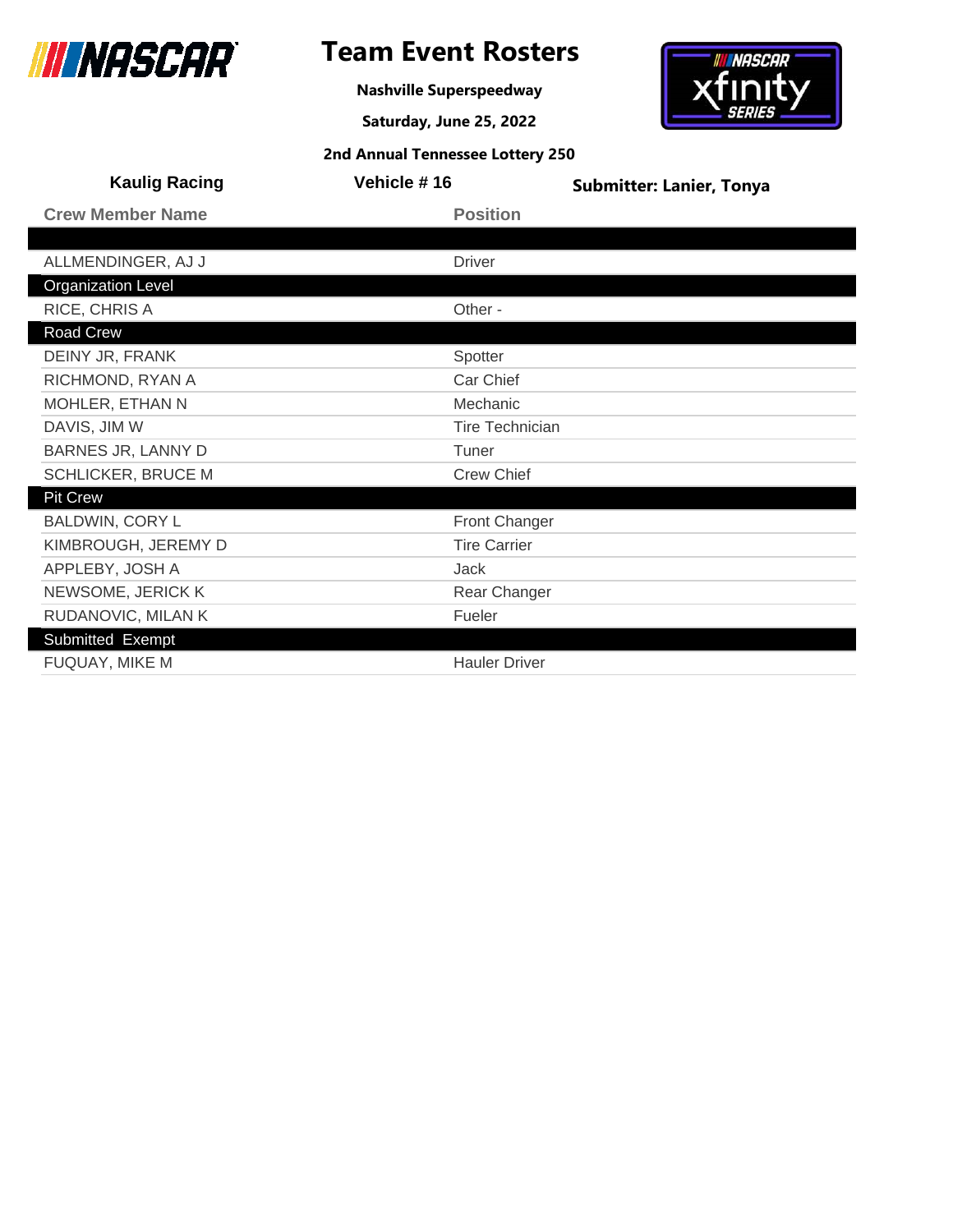

# **Team Event Rosters**

**Nashville Superspeedway**

**Saturday, June 25, 2022**



| <b>BJ McLeod Motorsports</b> | Vehicle #178           | <b>Submitter: Gall, Donna</b> |
|------------------------------|------------------------|-------------------------------|
| <b>Crew Member Name</b>      | <b>Position</b>        |                               |
|                              |                        |                               |
| WILLIAMS, JOSH L             | <b>Driver</b>          |                               |
| Road Crew                    |                        |                               |
| SORENSON, REED R             | Spotter                |                               |
| HENDERSON, RYAN M            | Car Chief              |                               |
| MCARTHUR, CLATE C            | Interior Mechanic      |                               |
| GALL, DAVID W                | <b>Tire Technician</b> |                               |
| TYSKA, MIKE M                | <b>Crew Chief</b>      |                               |
| <b>Pit Crew</b>              |                        |                               |
| LOZA, ROBIN J                | Front Changer          |                               |
| MCALISTER, ZAC Z             | Jack                   |                               |
| DENIO, TRENT A               | <b>Tire Carrier</b>    |                               |
| FULLER, JEREMY R             | Rear Changer           |                               |
| WHITE, CORY D                | Fueler                 |                               |
| Submitted Exempt             |                        |                               |
| RECTOR, JEFF D               | <b>Hauler Driver</b>   |                               |
| ALDRIDGE, CURTIS             | <b>Hauler Driver</b>   |                               |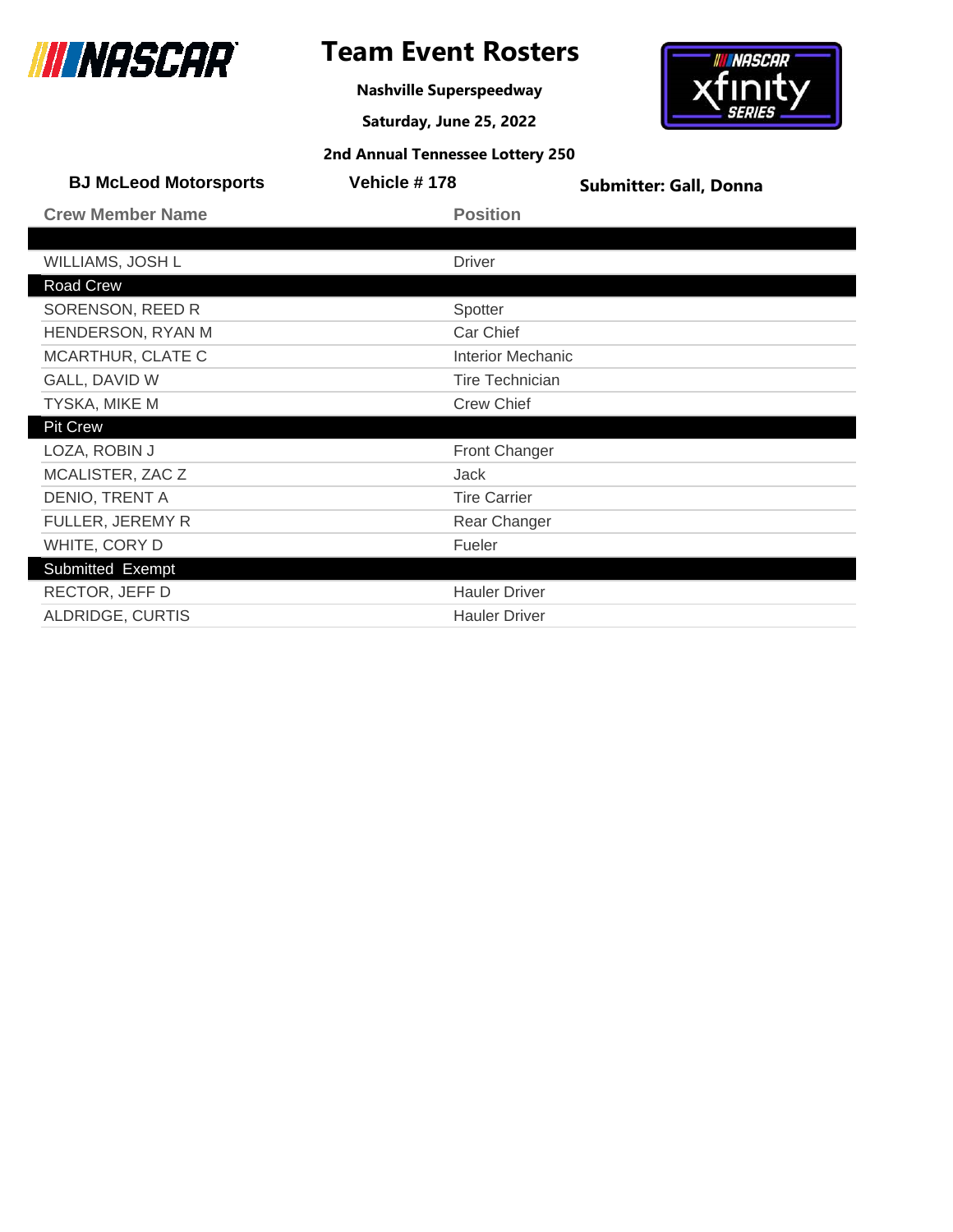

# **Team Event Rosters**

**Nashville Superspeedway**

**Saturday, June 25, 2022**

# **IN NASCAR**  ${\bf x}$ finity

|  |  | 2nd Annual Tennessee Lottery 250 |  |  |
|--|--|----------------------------------|--|--|
|--|--|----------------------------------|--|--|

| <b>Joe Gibbs Racing</b>   | Vehicle #18                 | <b>Submitter: Sanchez, SAVANAH</b> |
|---------------------------|-----------------------------|------------------------------------|
| <b>Crew Member Name</b>   | <b>Position</b>             |                                    |
|                           |                             |                                    |
| <b>BAYNE, TREVOR M</b>    | <b>Driver</b>               |                                    |
| <b>Organization Level</b> |                             |                                    |
| DESOUZA, STEVE F          | <b>Competition Director</b> |                                    |
| Road Crew                 |                             |                                    |
| REEVES, STEVIE J          | Spotter                     |                                    |
| PATTERSON, TYLER N        | Engineer                    |                                    |
| LETOURNEAU, CHRIS H       | Car Chief                   |                                    |
| SWEARENGIN, JEFF J        | Mechanic                    |                                    |
| LEACH, MANNY D            | Mechanic                    |                                    |
| RATCLIFF, JASON M         | <b>Crew Chief</b>           |                                    |
| <b>Pit Crew</b>           |                             |                                    |
| UPHOFF, KALE E            | <b>Front Changer</b>        |                                    |
| OGLES, DWAYNE D           | Rear Changer                |                                    |
| VASIL, JOE P              | <b>Tire Carrier</b>         |                                    |
| LEWIS, ADAM N             | <b>Jack</b>                 |                                    |
| MOORE, PEYTON D           | Fueler                      |                                    |
| Submitted Exempt          |                             |                                    |
| YATES, MICHAEL E          | <b>Hauler Driver</b>        |                                    |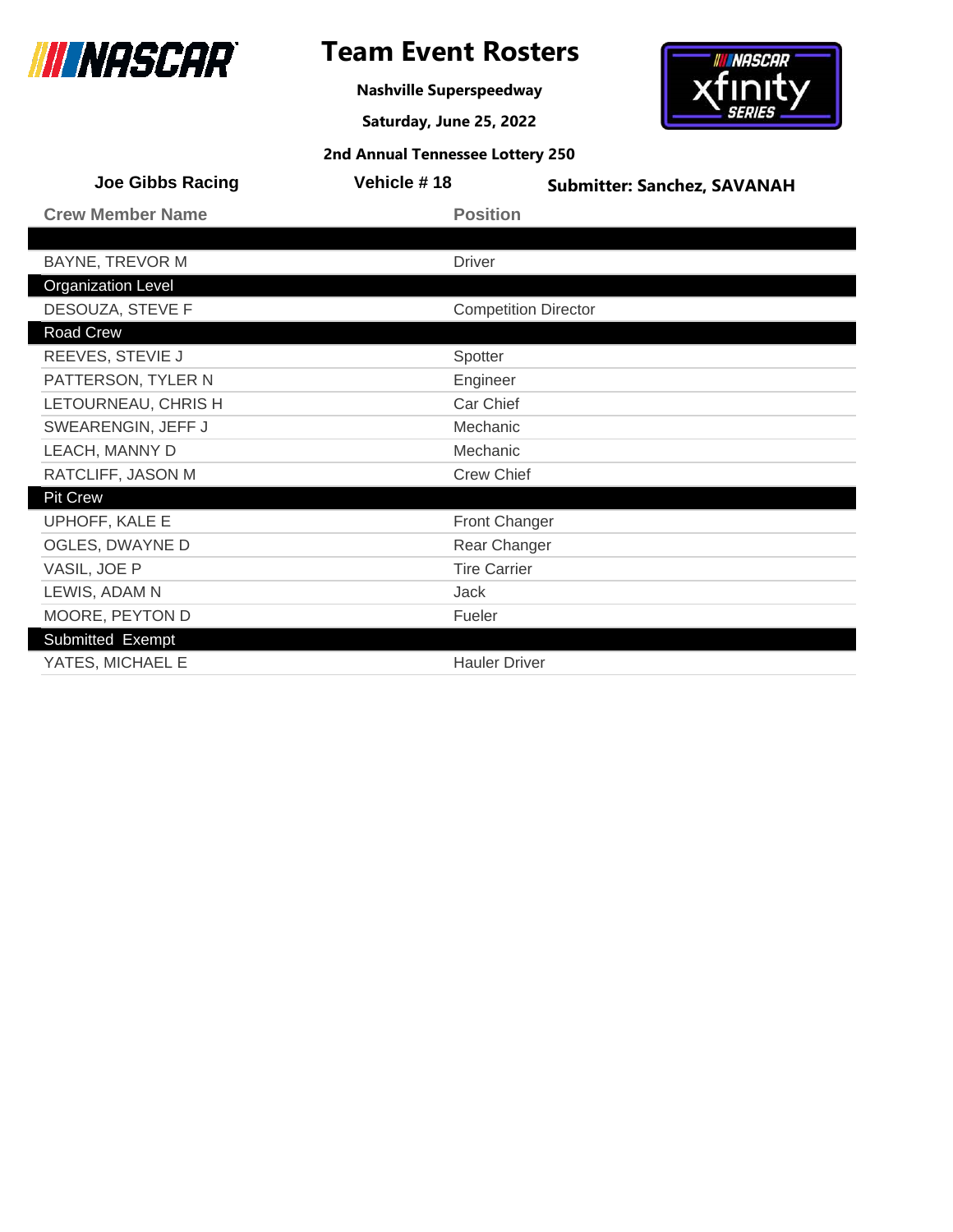

# **Team Event Rosters**

**Nashville Superspeedway**

**Saturday, June 25, 2022**

# **IN NASCAR**  ${\bf x}$ finity

| 2nd Annual Tennessee Lottery 250 |  |  |  |
|----------------------------------|--|--|--|
|----------------------------------|--|--|--|

| <b>Joe Gibbs Racing</b>   | Vehicle #19          | <b>Submitter: Sanchez, SAVANAH</b> |
|---------------------------|----------------------|------------------------------------|
| <b>Crew Member Name</b>   | <b>Position</b>      |                                    |
|                           |                      |                                    |
| JONES, BRANDON A          | <b>Driver</b>        |                                    |
| <b>Organization Level</b> |                      |                                    |
| DESOUZA, STEVE F          |                      | <b>Competition Director</b>        |
| Road Crew                 |                      |                                    |
| HERRING, DREW A           | Spotter              |                                    |
| MINOGUE, CHRISTOPHER R    | Engineer             |                                    |
| <b>MEYERS, CHRIS M</b>    | Car Chief            |                                    |
| PETREA, MATT K            | Mechanic             |                                    |
| O'BRYAN, ALEX A           | Mechanic             |                                    |
| MEENDERING, JEFF S        | <b>Crew Chief</b>    |                                    |
| <b>Pit Crew</b>           |                      |                                    |
| O'BRIEN, ANTHONY T        | <b>Front Changer</b> |                                    |
| EASTLAND, BRIAN A         | Rear Changer         |                                    |
| POWELL, GREG D            | <b>Tire Carrier</b>  |                                    |
| THACKER, CHARLES J        | <b>Jack</b>          |                                    |
| HERNANDEZ, RAY            | Fueler               |                                    |
| Submitted Exempt          |                      |                                    |
| MILLARD, MATT R           | <b>Hauler Driver</b> |                                    |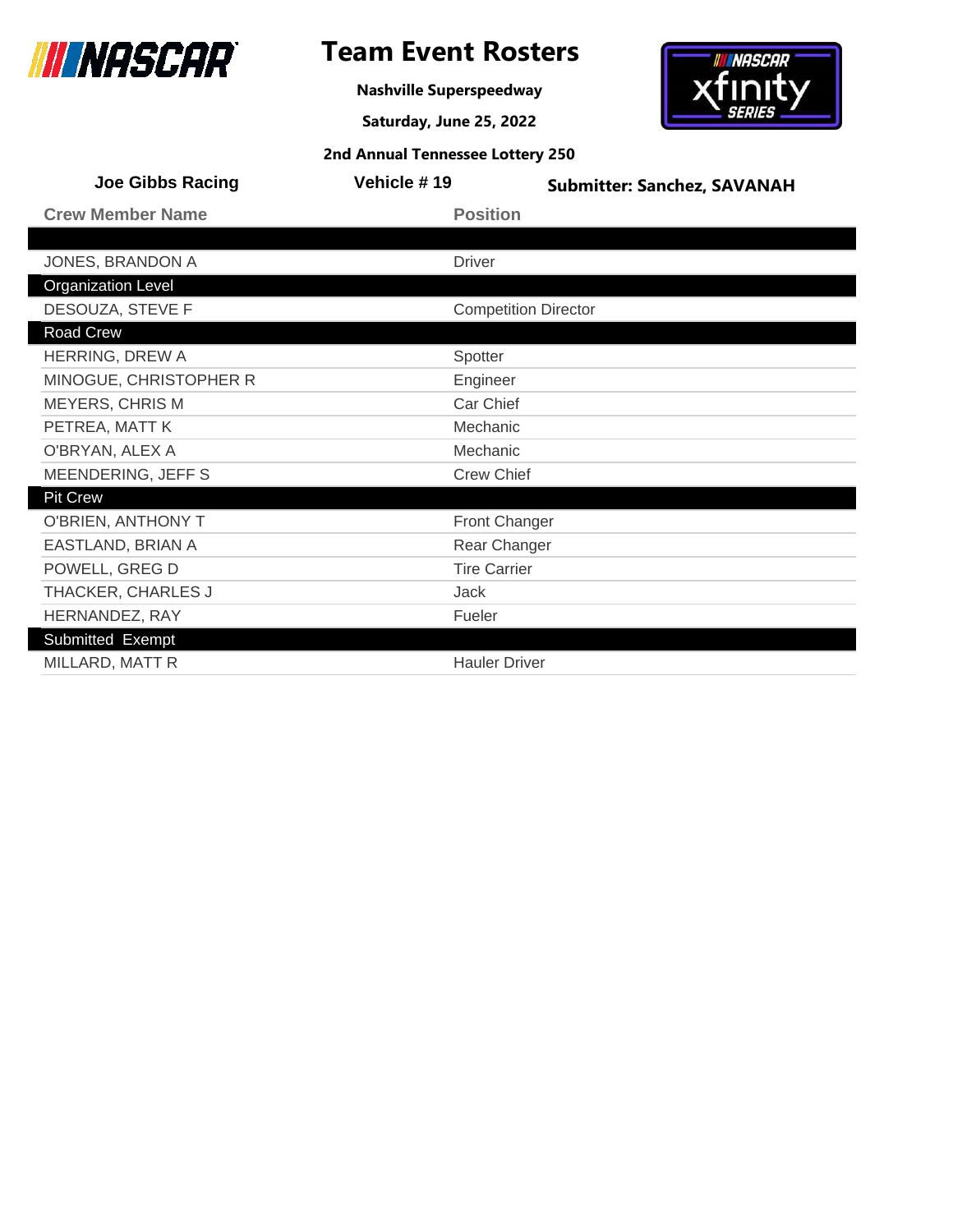

ı

ı

# **Team Event Rosters**

**Nashville Superspeedway**

**Saturday, June 25, 2022**



| <b>BJ McLeod Motorsports</b> | Vehicle #199             | <b>Submitter: Gall, Donna</b> |
|------------------------------|--------------------------|-------------------------------|
| <b>Crew Member Name</b>      | <b>Position</b>          |                               |
|                              |                          |                               |
| MILLS, MATT R                | <b>Driver</b>            |                               |
| Road Crew                    |                          |                               |
| PEPPER, DAVID N              | Spotter                  |                               |
| <b>BIXLER, KEVIN L</b>       | <b>Interior Mechanic</b> |                               |
| MALONE, AIDAN J              | Car Chief                |                               |
| <b>BROOKS, ADAM A</b>        | <b>Crew Chief</b>        |                               |
| <b>Pit Crew</b>              |                          |                               |
| MCGEE, JOHN D                | Front Changer            |                               |
| PHILLIPS, MEQUEL             | Jack                     |                               |
| HAMILTON JR, TIMOTHY         | Rear Changer             |                               |
| GISSENTANNER, TRENTEN J      | <b>Tire Carrier</b>      |                               |
| HADLEY, LANDON               | Fueler                   |                               |
| Submitted Exempt             |                          |                               |
| RECTOR, JEFF D               | <b>Hauler Driver</b>     |                               |
| ALDRIDGE, CURTIS             | <b>Hauler Driver</b>     |                               |
|                              |                          |                               |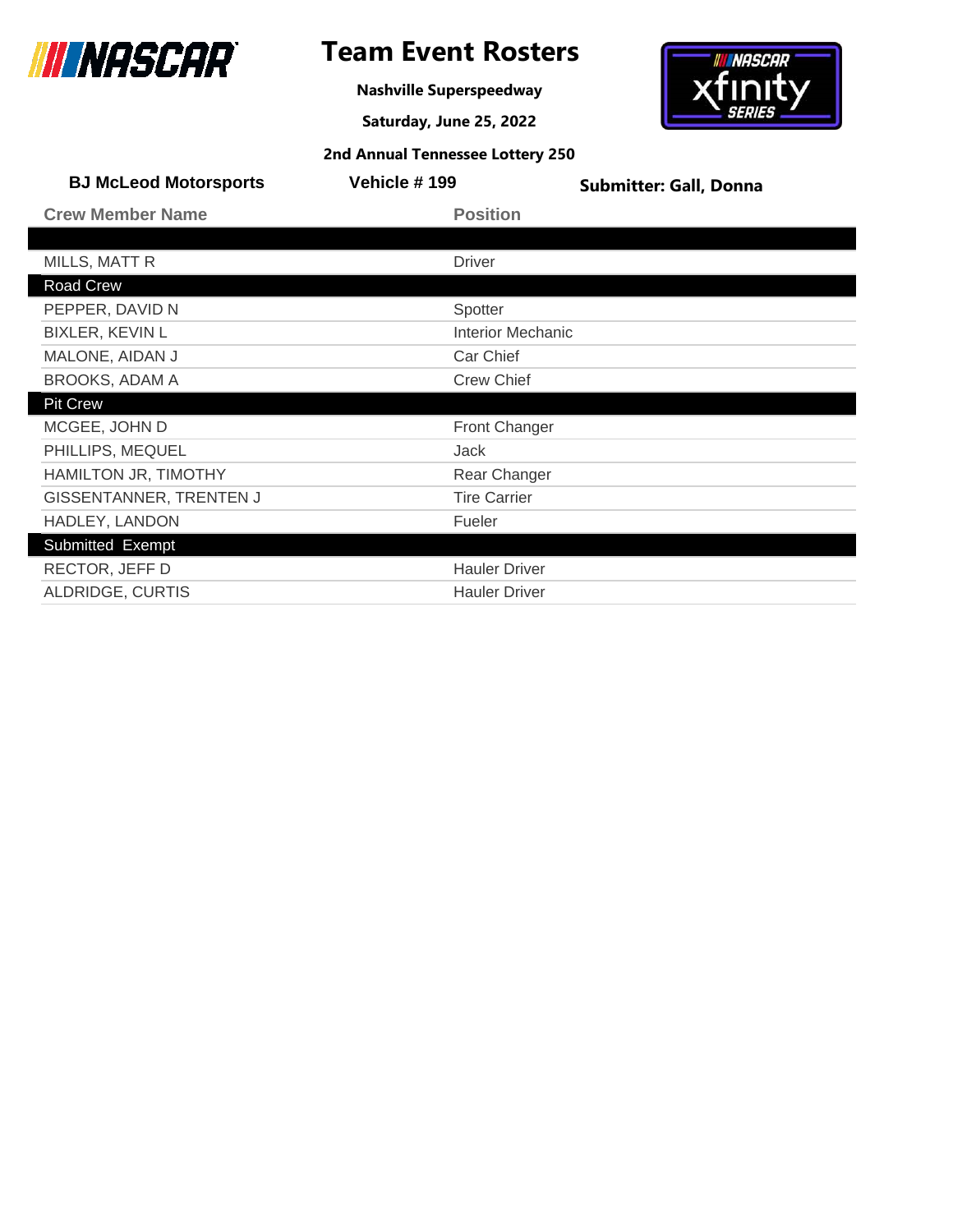

**Nashville Superspeedway**

**Saturday, June 25, 2022**

# **INASCAR** xfinity

| <b>Richard Childress Racing</b> | Vehicle #2 | <b>Submitter: Mcdaniel, Laura</b> |
|---------------------------------|------------|-----------------------------------|
| <b>Crew Member Name</b>         |            | <b>Position</b>                   |
|                                 |            |                                   |
| CREED, SHELDON M                |            | Driver                            |
| <b>Organization Level</b>       |            |                                   |
| LAWRENCE, DANNY L               |            | <b>Team Manager</b>               |
| Road Crew                       |            |                                   |
| MCCABE, KRIST                   |            | Car Chief                         |
| <b>BOWERS, SAM A</b>            |            | Engineer                          |
| O'DONNELL, MARK A               |            | Mechanic                          |
| REID, JARED                     |            | <b>Tire Technician</b>            |
| BENESCH, BRANDON J              |            | Spotter                           |
| STANKIEWICZ, JEFF W             |            | <b>Crew Chief</b>                 |
| <b>Pit Crew</b>                 |            |                                   |
| THOMAS, JOSHUA L                |            | Front Changer                     |
| TINGLER, ETHAN G                |            | Rear Changer                      |
| SWAN, PAUL W                    |            | <b>Tire Carrier</b>               |
| COVEY, NICK E                   |            | Jack                              |
| HEISTER, A J J                  |            | Fueler                            |
| Submitted Exempt                |            |                                   |
| <b>MINTON, CHRIS R</b>          |            | <b>Hauler Driver</b>              |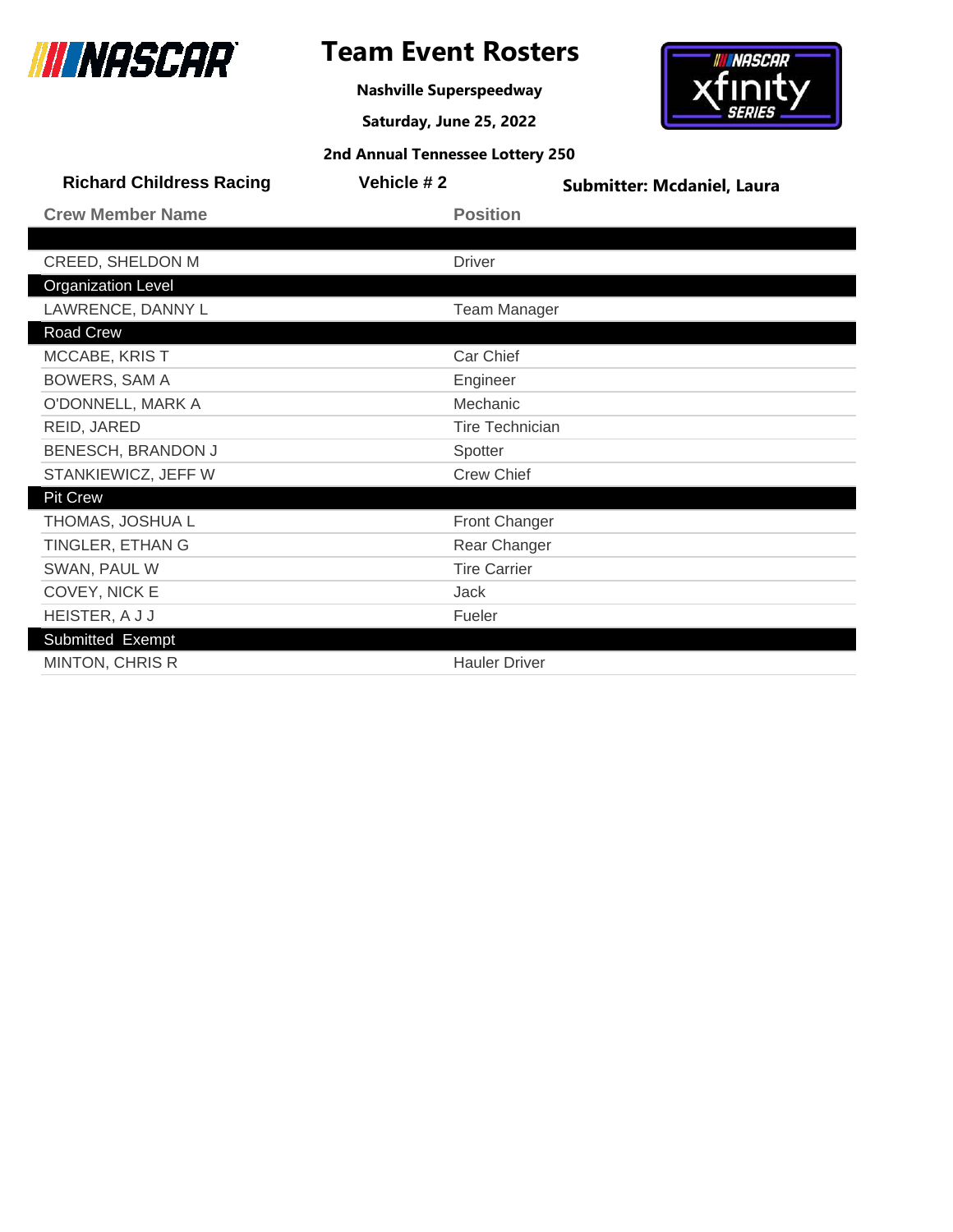

**Nashville Superspeedway**

**Saturday, June 25, 2022**

# **IN NASCAR xfinity**

| 2nd Annual Tennessee Lottery 250 |  |  |  |
|----------------------------------|--|--|--|
|----------------------------------|--|--|--|

| <b>Richard Childress Racing</b> | Vehicle #21            | <b>Submitter: Mcdaniel, Laura</b> |
|---------------------------------|------------------------|-----------------------------------|
| <b>Crew Member Name</b>         | <b>Position</b>        |                                   |
|                                 |                        |                                   |
| HILL, AUSTIN E                  | <b>Driver</b>          |                                   |
| <b>Organization Level</b>       |                        |                                   |
| LAWRENCE, DANNY L               | <b>Team Manager</b>    |                                   |
| Road Crew                       |                        |                                   |
| LADYGA, TIM S                   | Car Chief              |                                   |
| <b>GUTEKUNST, MARK W</b>        | Engineer               |                                   |
| HASKINS, DARRELL R              | Mechanic               |                                   |
| <b>BRATTON, BRYCE A</b>         | <b>Tire Technician</b> |                                   |
| KNEELAND, DEREK J               | Spotter                |                                   |
| STREET, ANDY A                  | <b>Crew Chief</b>      |                                   |
| <b>Pit Crew</b>                 |                        |                                   |
| MASTERSON, CHASE                | <b>Front Changer</b>   |                                   |
| BOTTLEMY, BRIAN M               | Rear Changer           |                                   |
| HOLCOMB, JEREMY D               | <b>Tire Carrier</b>    |                                   |
| SOBECKI, JOSH M                 | <b>Jack</b>            |                                   |
| ABNEY, SAM T                    | Fueler                 |                                   |
| Submitted Exempt                |                        |                                   |
| SIMMONS, RICKY W                | <b>Hauler Driver</b>   |                                   |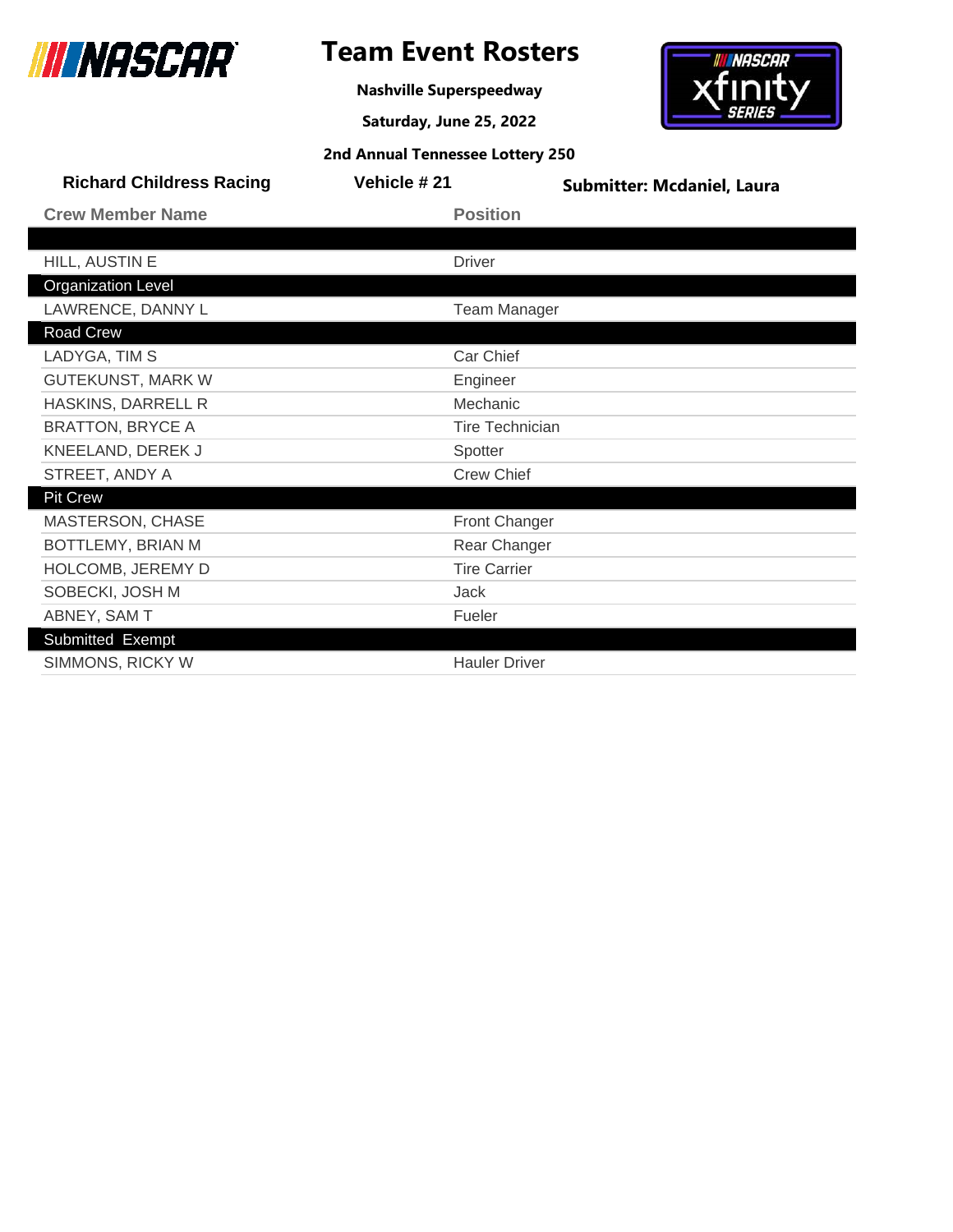

**Nashville Superspeedway**

**Saturday, June 25, 2022**



| <b>Our Motorsports</b>   | Vehicle #23 |                        | <b>Submitter: Cope, Kevin</b> |
|--------------------------|-------------|------------------------|-------------------------------|
| <b>Crew Member Name</b>  |             | <b>Position</b>        |                               |
|                          |             |                        |                               |
| ALFREDO, ANTHONY F       |             | <b>Driver</b>          |                               |
| Road Crew                |             |                        |                               |
| CARELLI, RICK D          |             | Spotter                |                               |
| <b>SCANLON, TUCKER J</b> |             | Car Chief              |                               |
| ANDERSON, DAINE D        |             | Mechanic               |                               |
| OSMER, RONNIE            |             | <b>Tire Technician</b> |                               |
| FRANKLIN, DUANE C        |             | Mechanic               |                               |
| TRYSON, PATRICK J        |             | <b>Crew Chief</b>      |                               |
| <b>Pit Crew</b>          |             |                        |                               |
| DEMARCO, CORY J          |             | Front Changer          |                               |
| WATTS, JIMMY H           |             | Fueler                 |                               |
| HUBERT, MICHAEL L        |             | Rear Changer           |                               |
| THOMAS, PHILLIP M        |             | <b>Tire Carrier</b>    |                               |
| MORGAN, ALEX D           |             | Jack                   |                               |
| Submitted Exempt         |             |                        |                               |
| HOWARD, RANDALL R        |             | <b>Hauler Driver</b>   |                               |
|                          |             |                        |                               |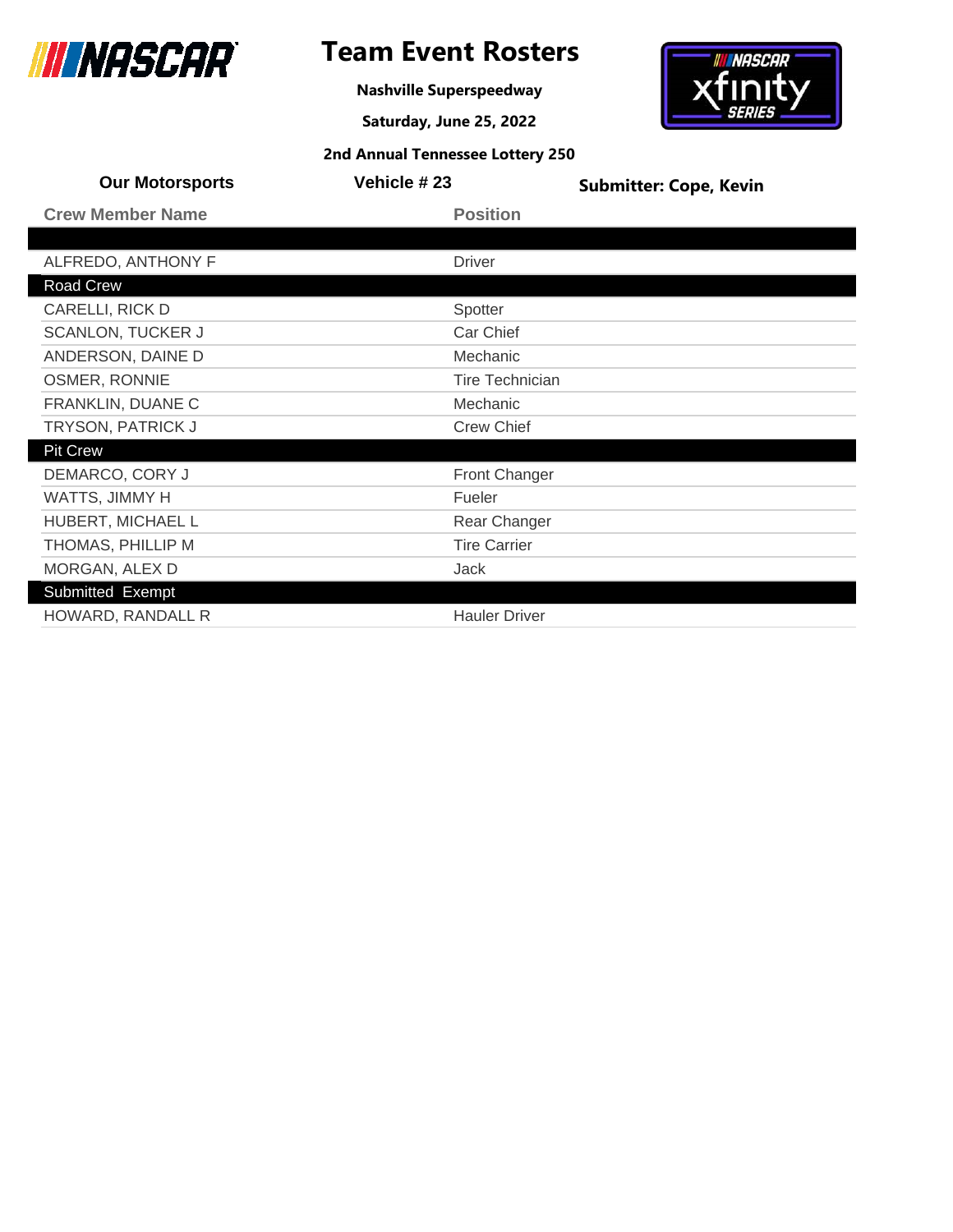

# **Team Event Rosters**

**Nashville Superspeedway**

**Saturday, June 25, 2022**

**2nd Annual Tennessee Lottery 250**

# *INASCAR*  $f_{\rm I\!I\!I\!I}$

| <b>Sam Hunt Racing</b>     | Vehicle # 26           | <b>Submitter: Hunt, Sam</b> |
|----------------------------|------------------------|-----------------------------|
| <b>Crew Member Name</b>    | <b>Position</b>        |                             |
|                            |                        |                             |
| EARNHARDT, JEFFREY L       | <b>Driver</b>          |                             |
| <b>Organization Level</b>  |                        |                             |
| SMITH, BRYAN D             | <b>Team Manager</b>    |                             |
| Road Crew                  |                        |                             |
| LAMBERT, CHRIS H           | Spotter                |                             |
| <b>BUTCHER, BRONSON J</b>  | Car Chief              |                             |
| MEDEIROS, CONNER G         | Engineer               |                             |
| CAVITCH, BRANDON M         | Mechanic               |                             |
| MILLER, BRIAN F            | <b>Tire Technician</b> |                             |
| HART, ALLENT               | <b>Crew Chief</b>      |                             |
| <b>Pit Crew</b>            |                        |                             |
| JACOBSEN, JUSTIN A         | Front Changer          |                             |
| COLE, PAT S                | <b>Tire Carrier</b>    |                             |
| JANSSEN, MARK              | Jack                   |                             |
| O'BRIEN, ANTHONY T         | Rear Changer           |                             |
| <b>GADDY, PATRICK B</b>    | Fueler                 |                             |
| Submitted Exempt           |                        |                             |
| <b>ICENHOUR, JEFFREY D</b> | <b>Hauler Driver</b>   |                             |
| <b>BUTCHER, KURT</b>       | <b>Hauler Driver</b>   |                             |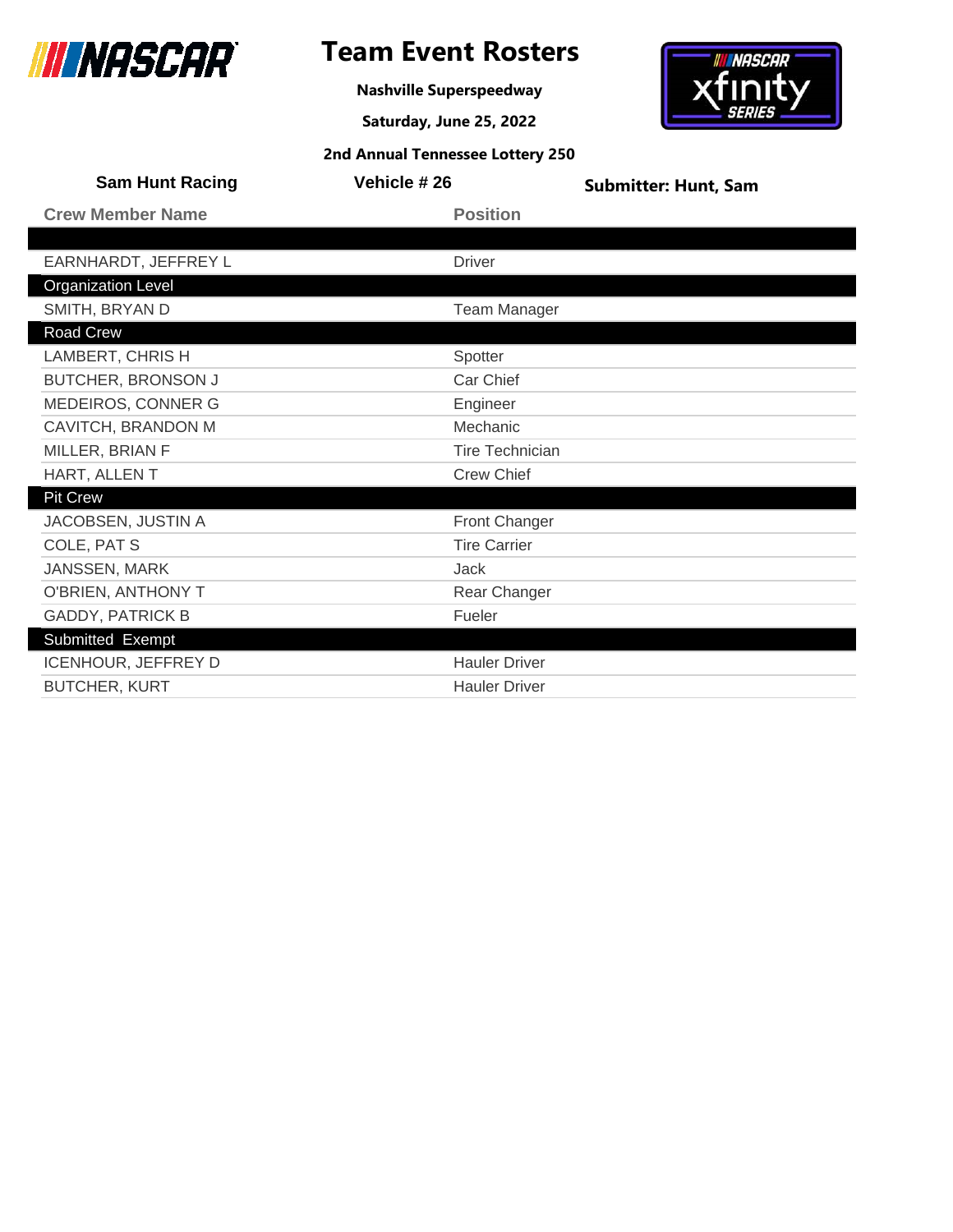

# **Team Event Rosters**

**Nashville Superspeedway**

**Saturday, June 25, 2022**

# *INASCAR*  $f_{\text{IMIS}}$

| <b>Our Motorsports</b>  | <b>Vehicle # 27</b>  | <b>Submitter: Cope, Kevin</b> |
|-------------------------|----------------------|-------------------------------|
| <b>Crew Member Name</b> | <b>Position</b>      |                               |
|                         |                      |                               |
| <b>BURTON, JEB E</b>    | <b>Driver</b>        |                               |
| Road Crew               |                      |                               |
| HERMAN JR, MIKE D       | Spotter              |                               |
| TOMANY, DAN P           | Engineer             |                               |
| FLEMING JR, TJ M        | Car Chief            |                               |
| <b>BEASON, DREW M</b>   | Mechanic             |                               |
| WALTER, CHAD D          | <b>Crew Chief</b>    |                               |
| <b>Pit Crew</b>         |                      |                               |
| HINSON, GARRETT S       | <b>Front Changer</b> |                               |
| HUSSEY, IRA JO          | Rear Changer         |                               |
| BELL, TJ J              | <b>Tire Carrier</b>  |                               |
| ZIMA, CHRIS M           | <b>Jack</b>          |                               |
| ROZIER, RICKY D         | Fueler               |                               |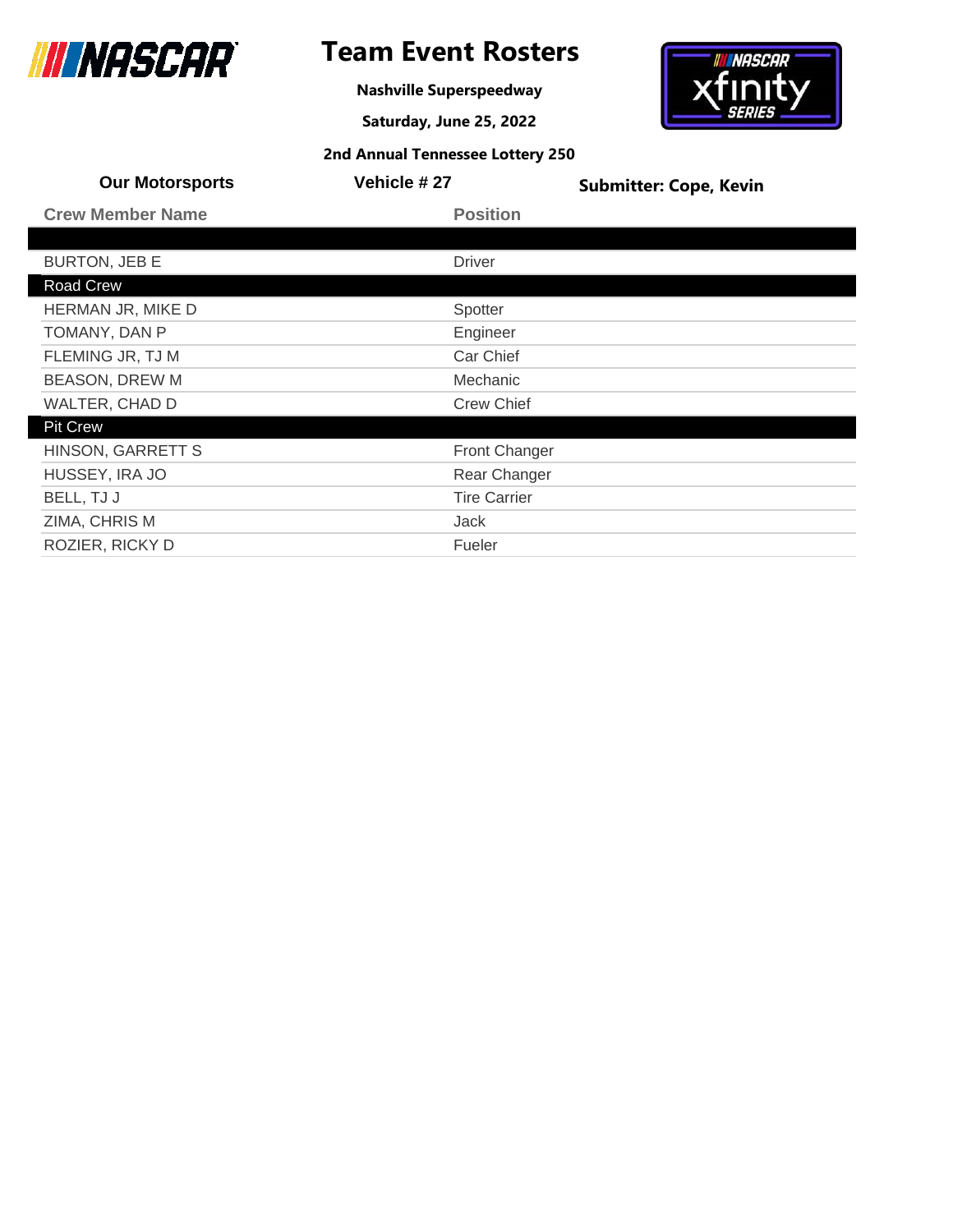

# **Team Event Rosters**

**Nashville Superspeedway**

**Saturday, June 25, 2022**



| <b>Jordan Anderson Racing</b> | Vehicle #31 | Submitter: Anderson, Jordan |
|-------------------------------|-------------|-----------------------------|
| <b>Crew Member Name</b>       |             | <b>Position</b>             |
|                               |             |                             |
| SNIDER, MYATT M               |             | <b>Driver</b>               |
| Road Crew                     |             |                             |
| <b>GRAHAM, BRIAN</b>          |             | <b>Front End Mechanic</b>   |
| JOHNSON, DANIEL L             |             | Mechanic                    |
| PATTERSON, ANDREW D           |             | <b>Tire Technician</b>      |
| <b>HAMLIN, KEVIN K</b>        |             | Spotter                     |
| <b>WHITBECK, SHANE R</b>      |             | <b>Crew Chief</b>           |
| <b>Pit Crew</b>               |             |                             |
| <b>BONDS, DAKOTA W</b>        |             | Front Changer               |
| WEBER, BEN I                  |             | Rear Changer                |
| MATTERN, MATTHEW              |             | <b>Tire Carrier</b>         |
| <b>CLAPPER, JUSTIN B</b>      |             | Jack                        |
| HARVEY, KALE W                |             | Fueler                      |
| Submitted Exempt              |             |                             |
| DYER, JASON L                 |             | <b>Hauler Driver</b>        |
|                               |             |                             |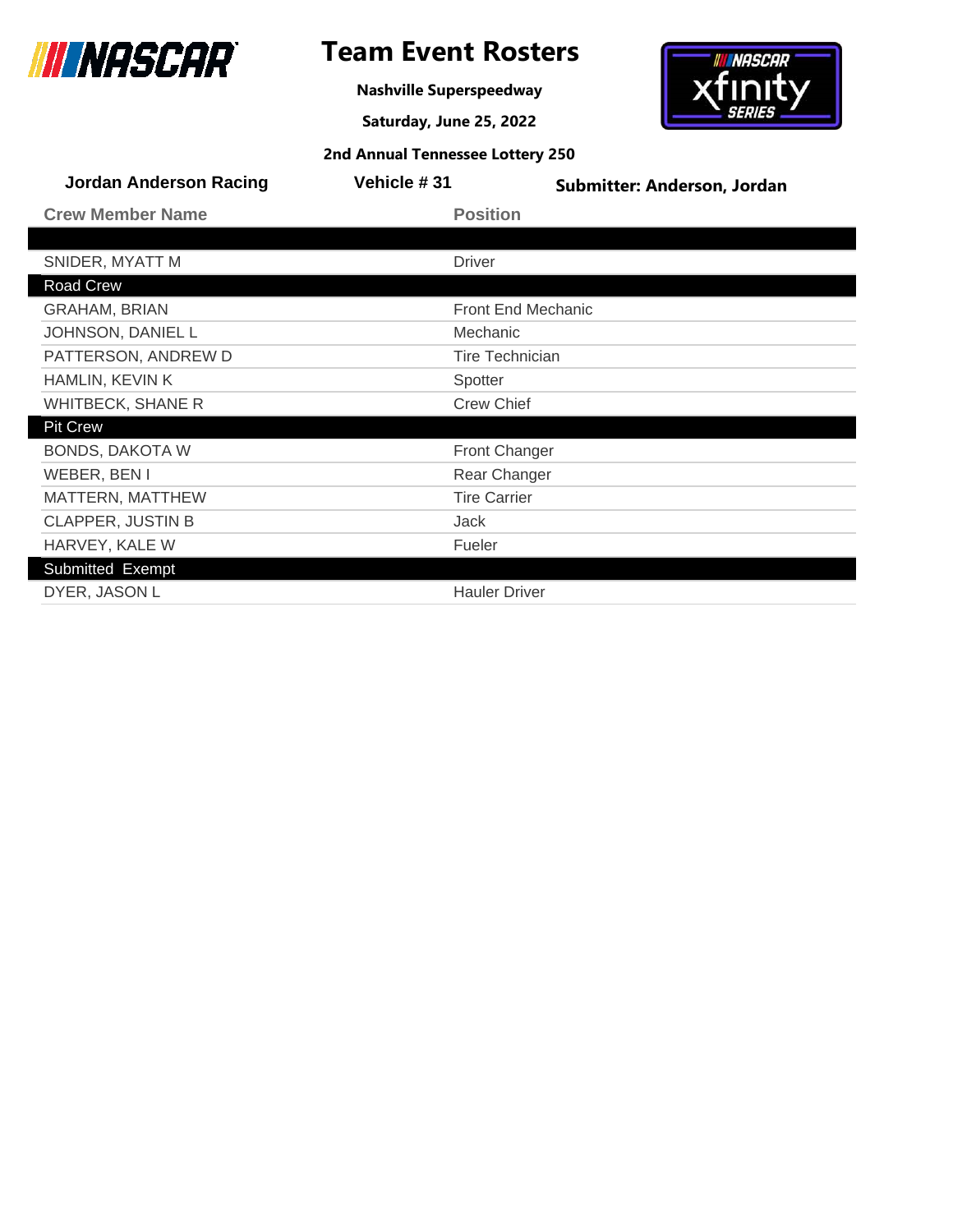

**Nashville Superspeedway**

**Saturday, June 25, 2022**

# <del>- iiiinascar -</del><br>Xfinity

|  |  | 2nd Annual Tennessee Lottery 250 |
|--|--|----------------------------------|
|--|--|----------------------------------|

| <b>Jesse Iwuji Motorsports</b> | Vehicle #34            | Submitter: Schoenleber, Edward |
|--------------------------------|------------------------|--------------------------------|
| <b>Crew Member Name</b>        | <b>Position</b>        |                                |
|                                |                        |                                |
| WEATHERMAN, KYLE J             | <b>Driver</b>          |                                |
| <b>Organization Level</b>      |                        |                                |
| SCHOENLEBER, EDWARD I          |                        | <b>Competition Director</b>    |
| Road Crew                      |                        |                                |
| HOLMES, ERIC C                 | Spotter                |                                |
| CLAPPROOD, PAUL J              | Car Chief              |                                |
| GOULET, TIMOTHY J              | Mechanic               |                                |
| WHISNER, KYLE T                | <b>Tire Technician</b> |                                |
| <b>KENDRACH, JOHN E</b>        | Tuner                  |                                |
| STILLMAN, DAN L                | <b>Crew Chief</b>      |                                |
| <b>Pit Crew</b>                |                        |                                |
| GEITER, JEREMY A               | <b>Front Changer</b>   |                                |
| LUCAS JR, KEVIN E              | Rear Changer           |                                |
| VANDALL, JOHN A                | <b>Tire Carrier</b>    |                                |
| FUNDERBURK, QUINTA D           | <b>Jack</b>            |                                |
| CARTER, SAMUEL                 | Fueler                 |                                |
| Back-up Pit Crew               |                        |                                |
| HEIN, BARBARA A                | <b>Tire Carrier</b>    |                                |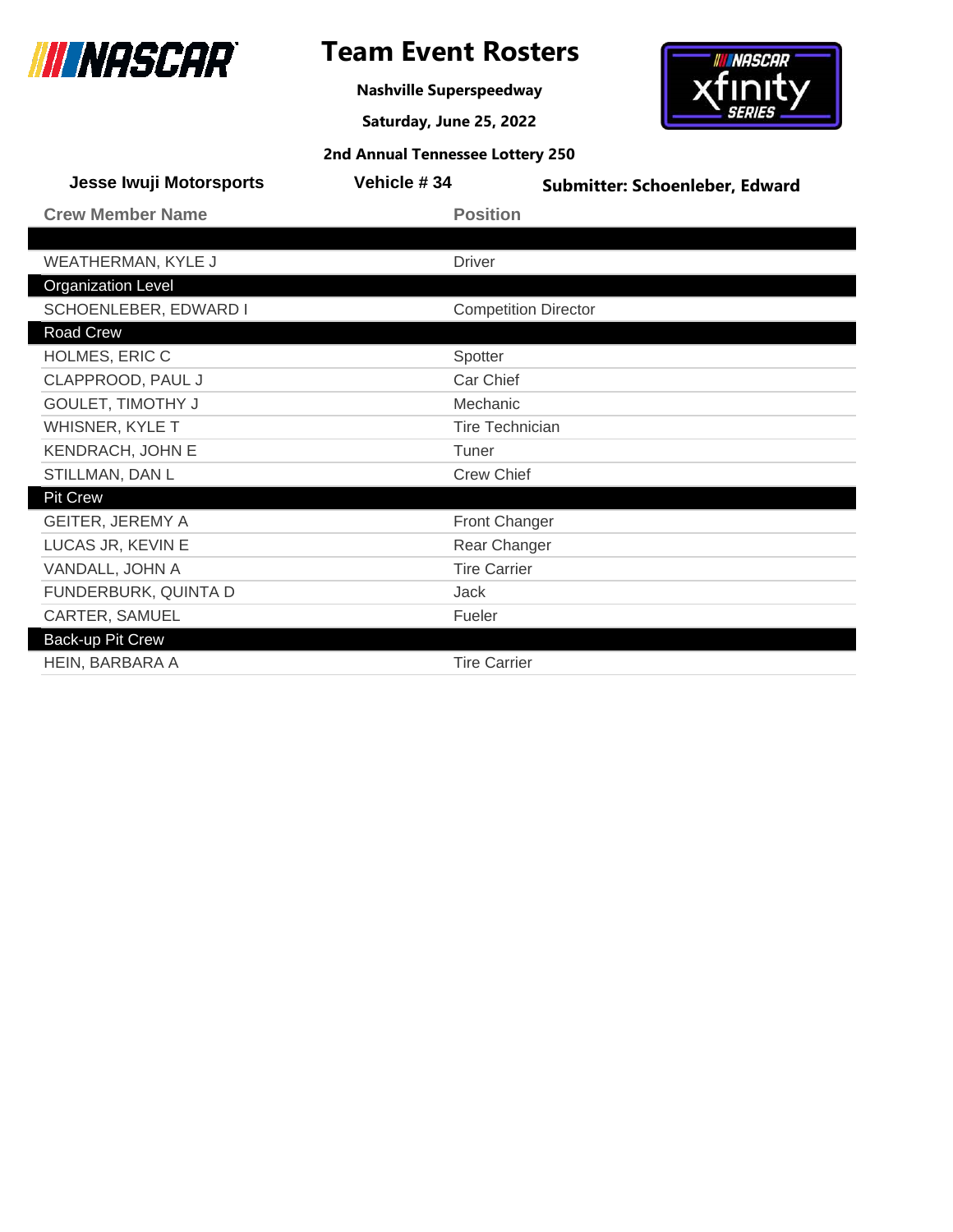

# **Team Event Rosters**

**Nashville Superspeedway**

**Saturday, June 25, 2022**



| <b>Emerling Gase Motorsports</b> | Vehicle #35          | <b>Submitter: Emerling, Patrick</b> |
|----------------------------------|----------------------|-------------------------------------|
| <b>Crew Member Name</b>          | <b>Position</b>      |                                     |
|                                  |                      |                                     |
| <b>EMERLING, PATRICK W</b>       | <b>Driver</b>        |                                     |
| <b>Organization Level</b>        |                      |                                     |
| EGGLESTON, SCOTT S               | <b>Team Manager</b>  |                                     |
| Road Crew                        |                      |                                     |
| <b>BRADSHAW, RANDY</b>           | Spotter              |                                     |
| <b>KESELOWSKI, BRIAN A</b>       | Mechanic             |                                     |
| OTT, SAWYER J                    | Mechanic             |                                     |
| CASTERLIN, TODD C                | Mechanic             |                                     |
| <b>BOURGEOIS, RICK J</b>         | <b>Crew Chief</b>    |                                     |
| <b>Pit Crew</b>                  |                      |                                     |
| CASTERLIN, TODD C                | <b>Front Changer</b> |                                     |
| OTT, SAWYER J                    | Jack                 |                                     |
| <b>BEDERKA, CHRISTOPHER T</b>    | <b>Tire Carrier</b>  |                                     |
| SHEETS, WYATT M                  | Fueler               |                                     |
| RAMEY, LLOYD                     | Rear Changer         |                                     |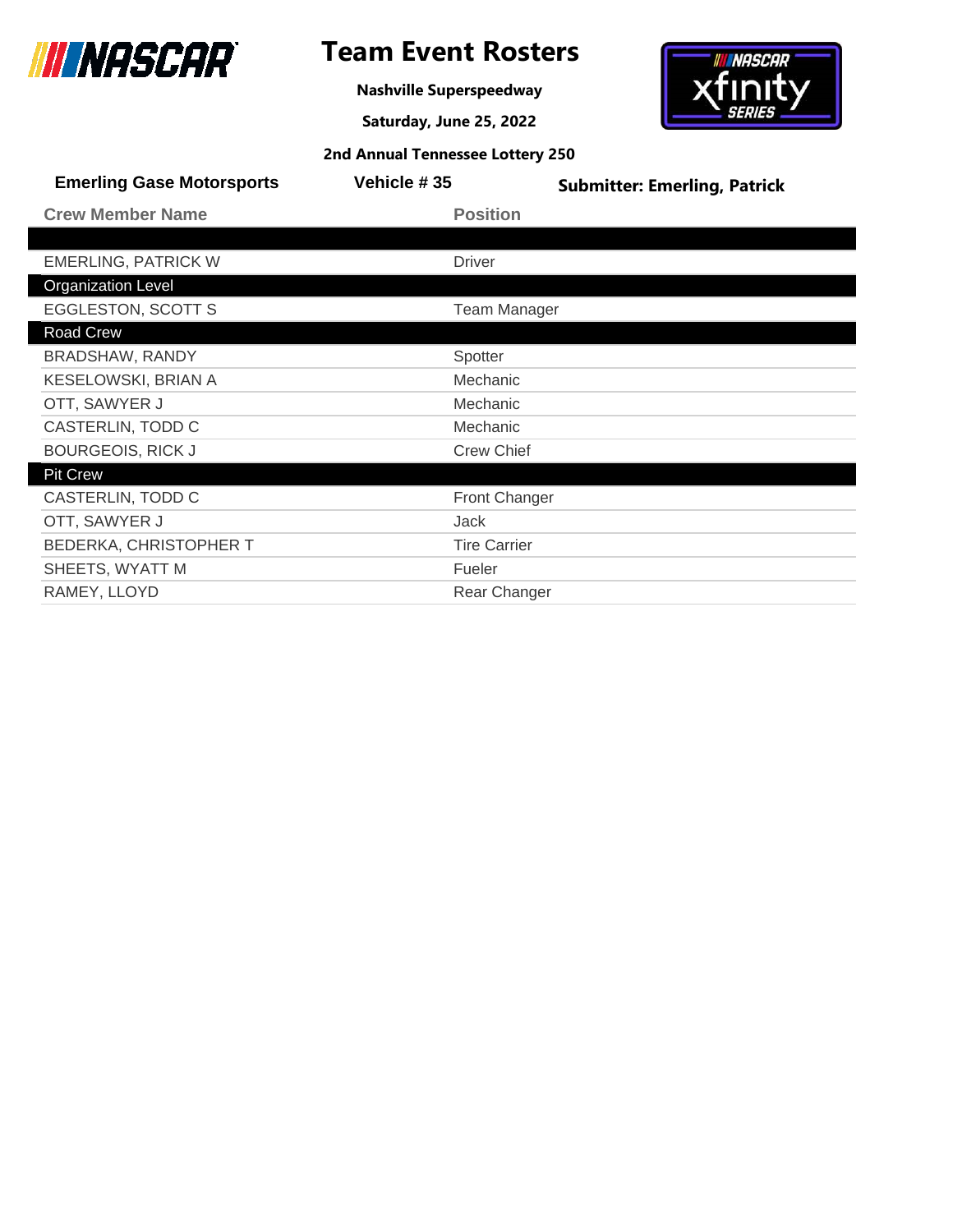

**Nashville Superspeedway**

**Saturday, June 25, 2022**

# *INASCAR* finity

| <b>DGM Racing</b>       | Vehicle #36          | <b>Submitter: Gosselin, Michelle</b> |
|-------------------------|----------------------|--------------------------------------|
| <b>Crew Member Name</b> | <b>Position</b>      |                                      |
|                         |                      |                                      |
| LABBE, ALEX             | <b>Driver</b>        |                                      |
| Road Crew               |                      |                                      |
| BOYD II, TAB A          | Spotter              |                                      |
| <b>KEIM, JOSEPH E</b>   | Car Chief            |                                      |
| MCCOIGE, MIKE D         | Mechanic             |                                      |
| <b>BISHOP, JAMIE C</b>  | Mechanic             |                                      |
| KENNEDY, NATHAN E       | <b>Crew Chief</b>    |                                      |
| <b>Pit Crew</b>         |                      |                                      |
| HICKMAN, BLAKE F        | <b>Front Changer</b> |                                      |
| KING, COREY D           | Jack                 |                                      |
| LEACH, KENNETH A        | <b>Tire Carrier</b>  |                                      |
| <b>BRADEN, JORDY R</b>  | Rear Changer         |                                      |
| <b>BOND, CHARLES A</b>  | Fueler               |                                      |
| Submitted Exempt        |                      |                                      |
| KENNETT, GARY W         | <b>Hauler Driver</b> |                                      |
|                         |                      |                                      |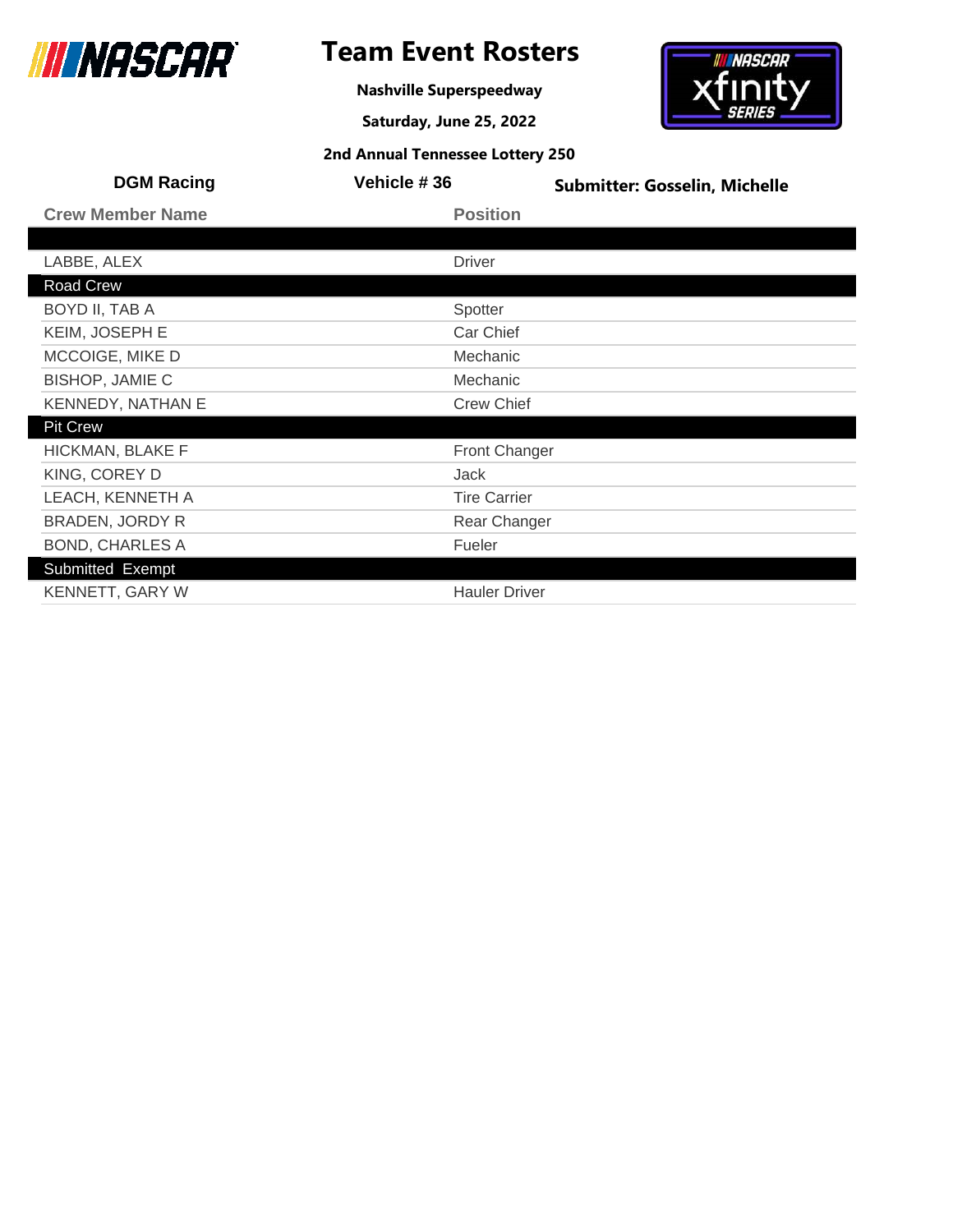

# **Team Event Rosters**

**Nashville Superspeedway**

**Saturday, June 25, 2022**

# *INASCAR* finit

| <b>RSS Racing</b>       | Vehicle #38          | <b>Submitter: Bates, Susan</b> |
|-------------------------|----------------------|--------------------------------|
| <b>Crew Member Name</b> | <b>Position</b>      |                                |
|                         |                      |                                |
| SIEG, KYLE C            | <b>Driver</b>        |                                |
| Road Crew               |                      |                                |
| JOHNSON, KEVIN W        | Car Chief            |                                |
| <b>WATKINS, RYAN</b>    | Mechanic             |                                |
| FOWLER, MATT            | Mechanic             |                                |
| TIMMS, JOSHUA           | Mechanic             |                                |
| JOHNSON, KEVIN W        | Spotter              |                                |
| MAY, ANDREW T           | <b>Crew Chief</b>    |                                |
| <b>Pit Crew</b>         |                      |                                |
| NANTUNA, RYAN T         | <b>Front Changer</b> |                                |
| <b>CHEREEK, STEPHEN</b> | Rear Changer         |                                |
| KEALEY, JONPATRICK W    | <b>Tire Carrier</b>  |                                |
| TERRY, CHRIS L          | Jack                 |                                |
| CHRISTIE, JUSTIN D      | Fueler               |                                |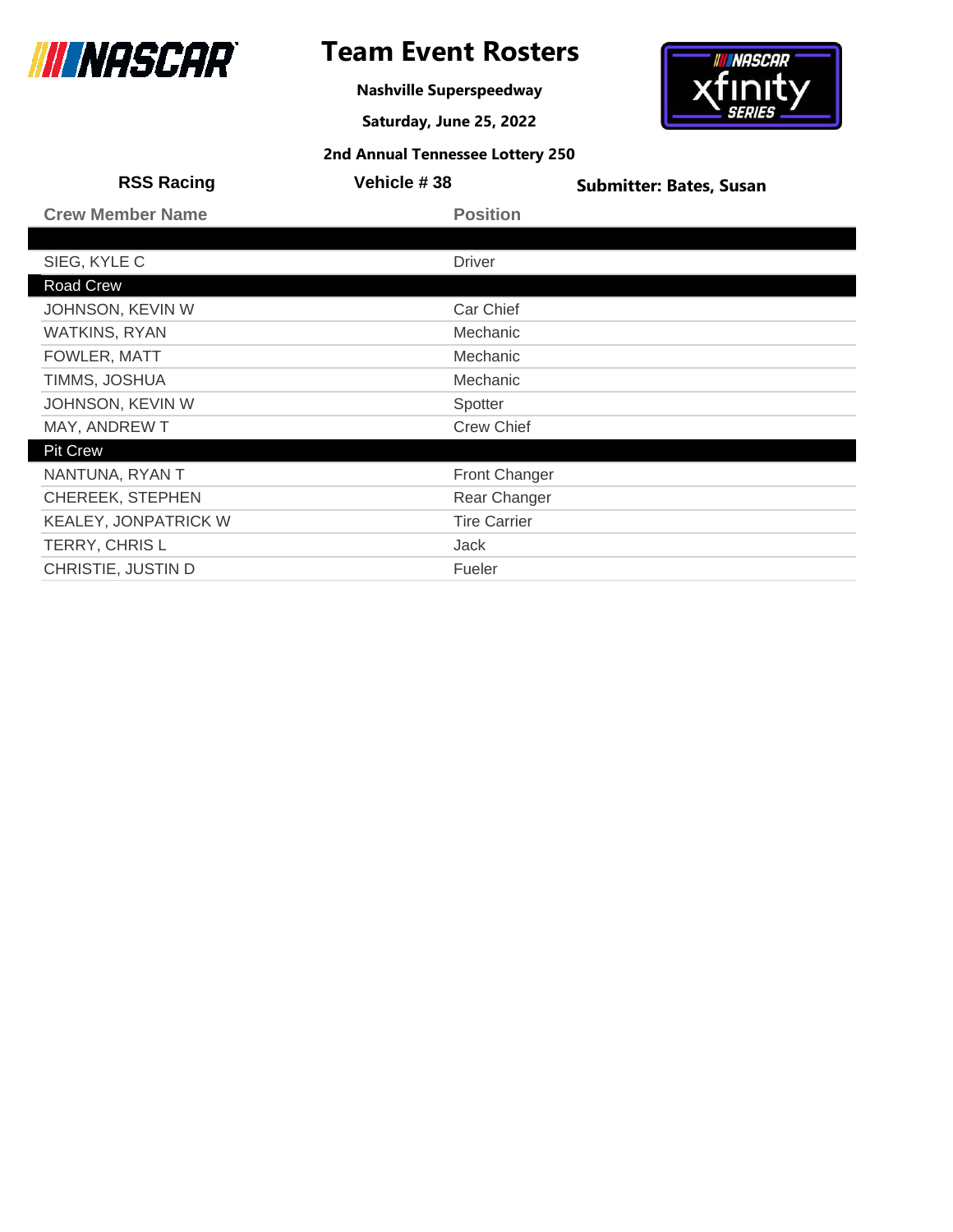

# **Team Event Rosters**

**Nashville Superspeedway**

**Saturday, June 25, 2022**

# *INASCAR* finit

| <b>RSS Racing</b>        | Vehicle #39          | <b>Submitter: Bates, Susan</b> |
|--------------------------|----------------------|--------------------------------|
| <b>Crew Member Name</b>  | <b>Position</b>      |                                |
|                          |                      |                                |
| SIEG, RYAN S             | <b>Driver</b>        |                                |
| Road Crew                |                      |                                |
| <b>GREEN, JEFF L</b>     | Car Chief            |                                |
| <b>BROWNELL, SPENCER</b> | Mechanic             |                                |
| <b>JOHNSON, KYLE E</b>   | Mechanic             |                                |
| SCOGGINS, CADE           | Mechanic             |                                |
| EDMONDS, JOEL G          | Spotter              |                                |
| STARLAND, KEVIN L        | <b>Crew Chief</b>    |                                |
| <b>Pit Crew</b>          |                      |                                |
| ROSSELLI, JOHN C         | <b>Front Changer</b> |                                |
| <b>JACKSON, CHRIS L</b>  | Rear Changer         |                                |
| <b>BUDD, JACOB</b>       | Jack                 |                                |
| <b>HOLDEN, ERNEST F</b>  | <b>Tire Carrier</b>  |                                |
| WILSON, JUSTIN W         | Fueler               |                                |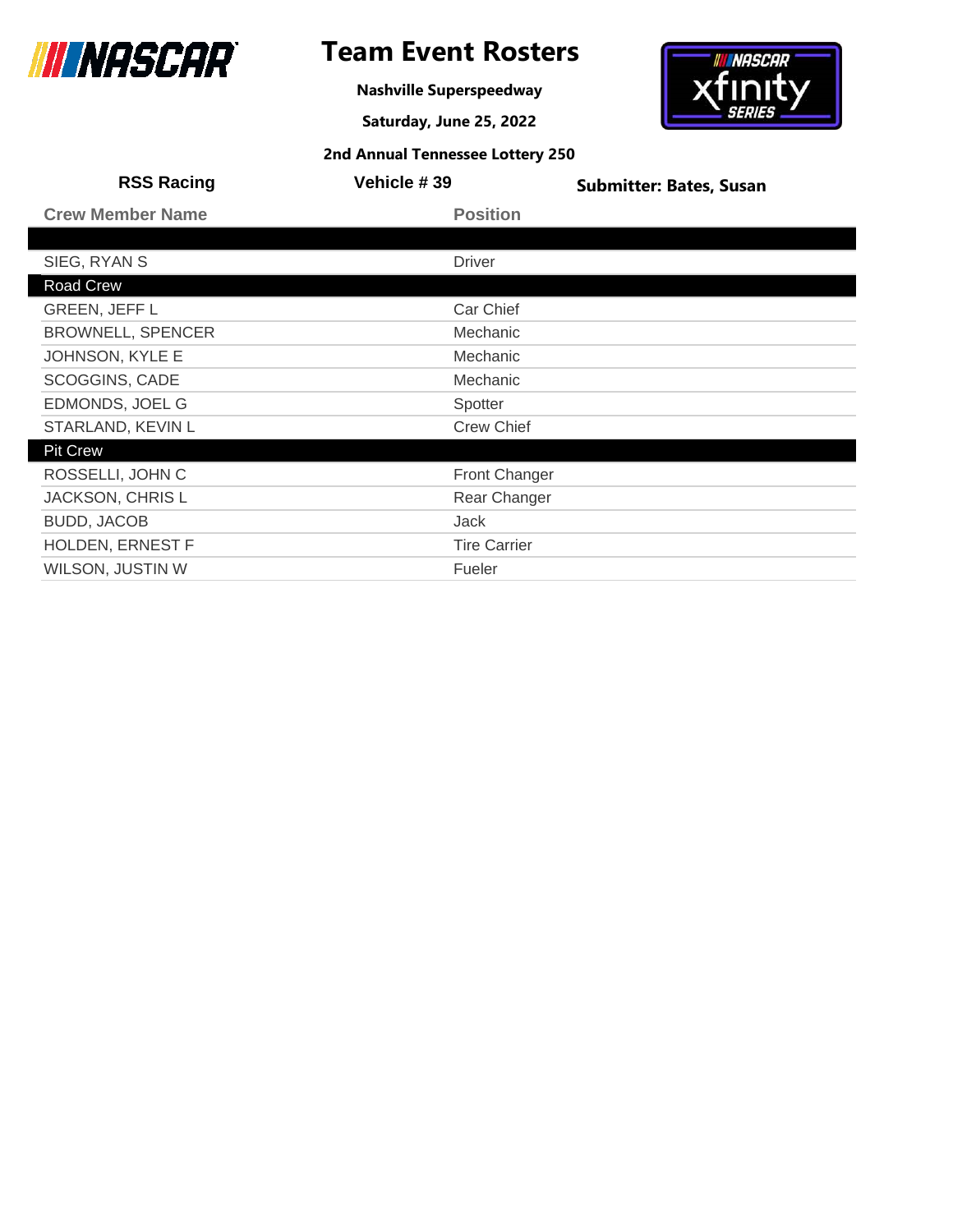

# **Team Event Rosters**

**Nashville Superspeedway**

**Saturday, June 25, 2022**

**2nd Annual Tennessee Lottery 250**

# *INASCAR*  $\int_{SERIES}$

| <b>JD Motorsports</b>     | Vehicle #4                  | <b>Submitter: Tauras, Alex</b> |
|---------------------------|-----------------------------|--------------------------------|
| <b>Crew Member Name</b>   | <b>Position</b>             |                                |
|                           |                             |                                |
| <b>CURREY, BAYLEY A</b>   | <b>Driver</b>               |                                |
| <b>Organization Level</b> |                             |                                |
| BERRY, BRYAN R            | <b>Competition Director</b> |                                |
| Road Crew                 |                             |                                |
| LINES, BRANDEN L          | Spotter                     |                                |
| CARROLL III, WAYNE G      | Car Chief                   |                                |
| MILLER, JAMIE T           | Mechanic                    |                                |
| CARROLL, WAYNE G          | <b>Crew Chief</b>           |                                |
| <b>Pit Crew</b>           |                             |                                |
| <b>BACH, DANIEL A</b>     | <b>Front Changer</b>        |                                |
| MOREHEAD, JARIUS L        | <b>Tire Carrier</b>         |                                |
| BRIDGEFORTH, ANDREW M     | Rear Changer                |                                |
| EVERETT, DAKOTA L         | Jack                        |                                |
| GIANNINOTO, JOHN S        | Fueler                      |                                |
| Submitted Exempt          |                             |                                |
| THOMAS, BRIAN L           | <b>Hauler Driver</b>        |                                |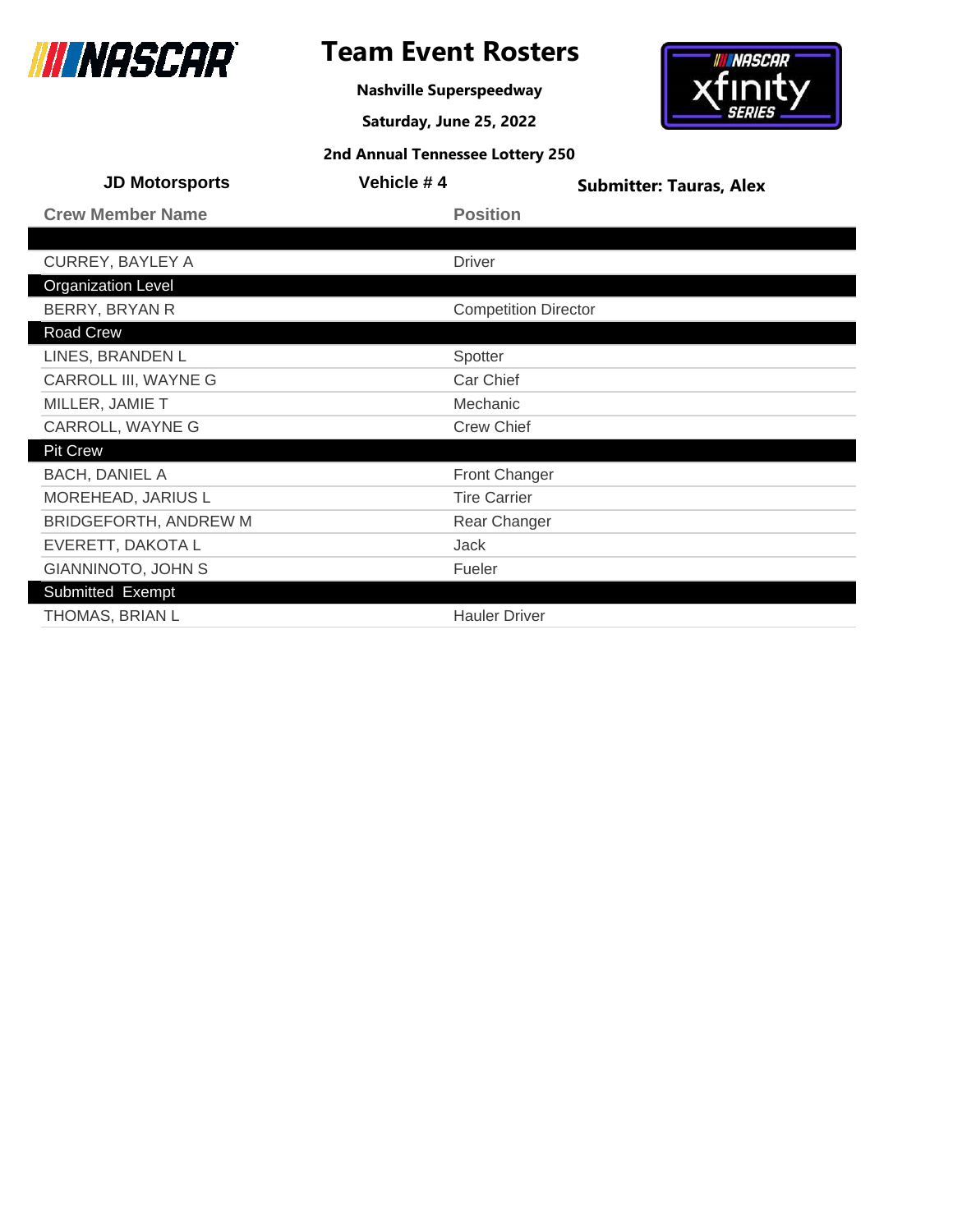

# **Team Event Rosters**

**Nashville Superspeedway**

**Saturday, June 25, 2022**

# finity

*INASCAR* 

| <b>Alpha Prime Racing</b> | Vehicle #44            | <b>Submitter: Martins, Tommy Joe</b> |
|---------------------------|------------------------|--------------------------------------|
| <b>Crew Member Name</b>   | <b>Position</b>        |                                      |
|                           |                        |                                      |
| ELLIS, RYAN J             | <b>Driver</b>          |                                      |
| <b>Organization Level</b> |                        |                                      |
| MARTINS, TOMMY JOE J      | <b>Team Manager</b>    |                                      |
| Road Crew                 |                        |                                      |
| MCGOWAN, GLENN A          | Spotter                |                                      |
| RODRIGUEZ, CESAR J        | <b>Tire Technician</b> |                                      |
| LOPEZ, JAY E              | Car Chief              |                                      |
| LAFORGE, SEBASTIAN J      | Mechanic               |                                      |
| <b>BRANDT, MICHAEL J</b>  | <b>Crew Chief</b>      |                                      |
| <b>Pit Crew</b>           |                        |                                      |
| HAYDEN, MICHAEL L         | <b>Tire Carrier</b>    |                                      |
| BALFANZ JR, GEORGE H      | Rear Changer           |                                      |
| CASE, TAYLOR D            | Front Changer          |                                      |
| PAYNE, SCOTT W            | Fueler                 |                                      |
| TURNER, JEREMY B          | Jack                   |                                      |
| Submitted Exempt          |                        |                                      |
| HORTON, PHIL G            | Pit Coach              |                                      |
| SMITH, DANIEL E           | <b>Hauler Driver</b>   |                                      |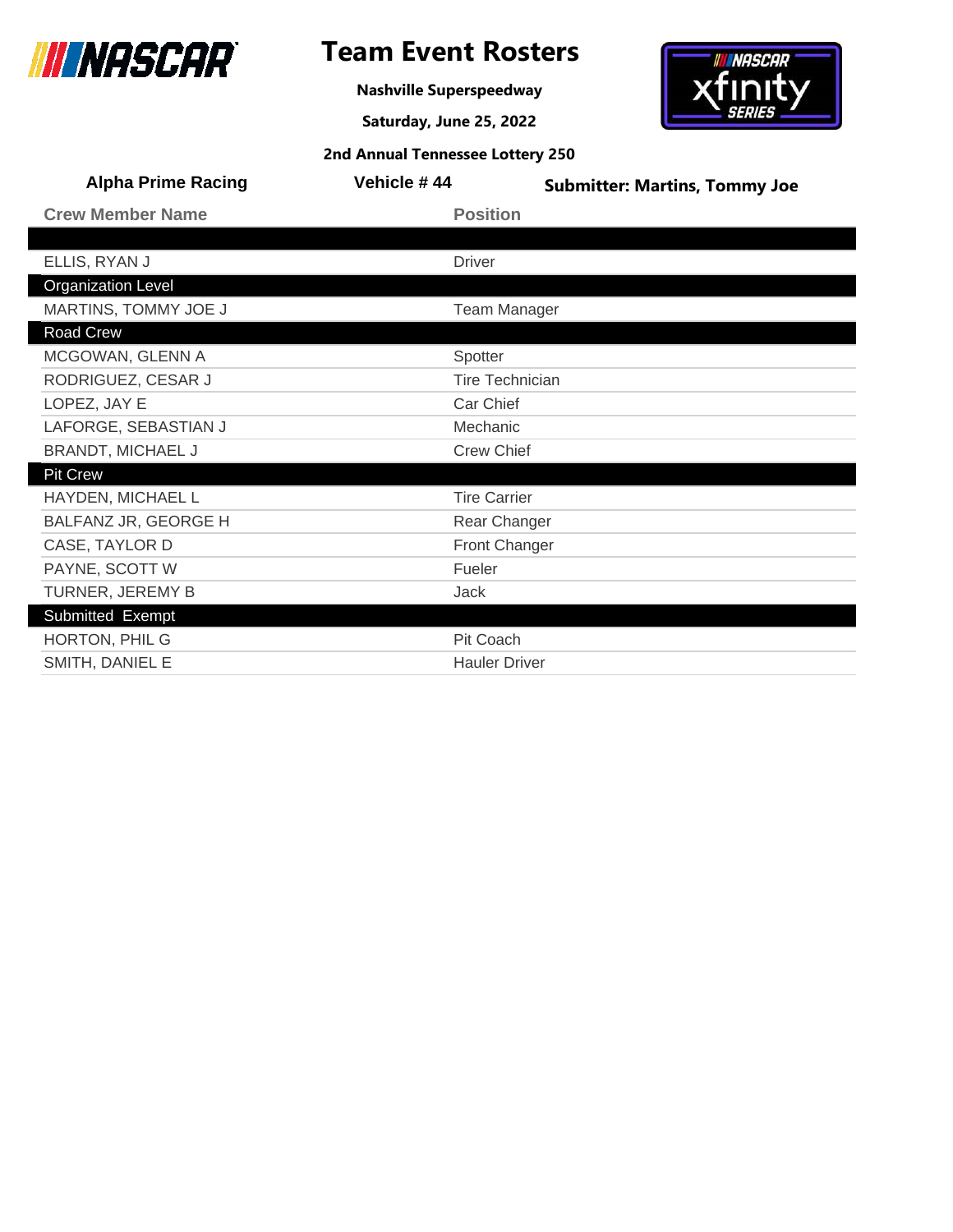

**Nashville Superspeedway**

**Saturday, June 25, 2022**

# **INASCAR** xfinity

| <b>Alpha Prime Racing</b> | Vehicle #45            | <b>Submitter: Martins, Tommy Joe</b> |
|---------------------------|------------------------|--------------------------------------|
| <b>Crew Member Name</b>   | <b>Position</b>        |                                      |
|                           |                        |                                      |
| PARSONS, STEFAN           | <b>Driver</b>          |                                      |
| <b>Organization Level</b> |                        |                                      |
| MARTINS, TOMMY JOE J      | <b>Team Manager</b>    |                                      |
| Road Crew                 |                        |                                      |
| HUGHES, CLAYTON O         | Spotter                |                                      |
| <b>SCERCY, BRANDON</b>    | Mechanic               |                                      |
| STEWART, PAUL W           | Car Chief              |                                      |
| AUNSPAW, CHRISTOPHER M    | <b>Tire Technician</b> |                                      |
| DANIELS, BRANTLEY         | Mechanic               |                                      |
| <b>KERR, FRANK R</b>      | <b>Crew Chief</b>      |                                      |
| <b>Pit Crew</b>           |                        |                                      |
| VINESETT, DAVE            | Fueler                 |                                      |
| EDMONDS, COURTNEY K       | Jack                   |                                      |
| REVELS, RAYNARD O         | <b>Tire Carrier</b>    |                                      |
| GRIMALDO, JOSE            | Rear Changer           |                                      |
| DIEBOLD, ROGER E          | <b>Front Changer</b>   |                                      |
| Submitted Exempt          |                        |                                      |
| HORTON, PHIL G            | <b>Pit Coach</b>       |                                      |
| SMITH, DANIEL E           | <b>Hauler Driver</b>   |                                      |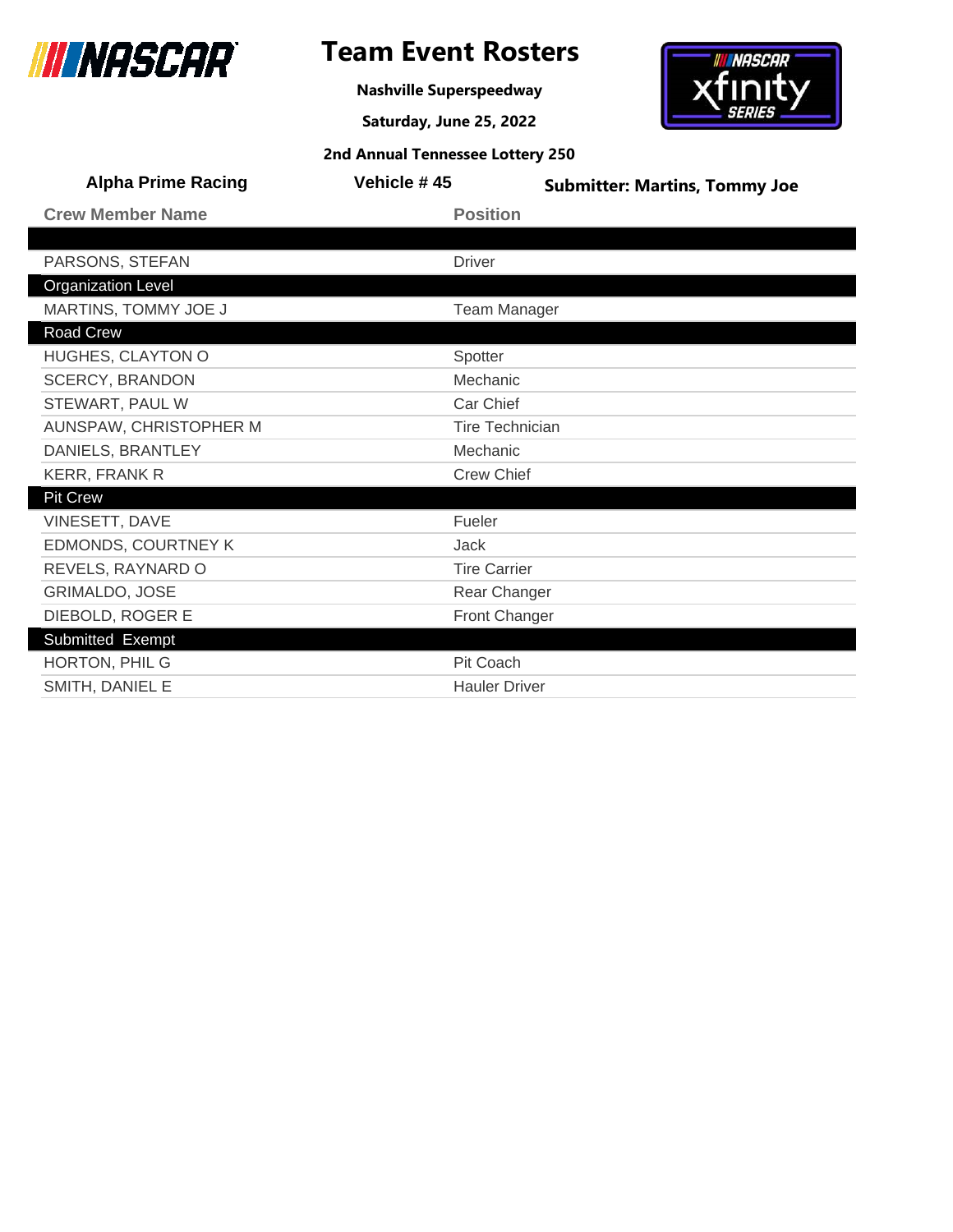

ı

# **Team Event Rosters**

**Nashville Superspeedway**

**Saturday, June 25, 2022**

# *INASCAR* finit

| <b>Mike Harmon Racing</b> | Vehicle #47         | <b>Submitter: Mixon, Denise</b> |
|---------------------------|---------------------|---------------------------------|
| <b>Crew Member Name</b>   | <b>Position</b>     |                                 |
|                           |                     |                                 |
| POOLE, BRENNAN C          | <b>Driver</b>       |                                 |
| <b>Organization Level</b> |                     |                                 |
| HARMON, MIKE M            | <b>Team Manager</b> |                                 |
| Road Crew                 |                     |                                 |
| MICALE, TONY S            | Spotter             |                                 |
| <b>VOS, NATHANIEL L</b>   | <b>Mechanic</b>     |                                 |
| <b>BROWN, CARL R</b>      | <b>Mechanic</b>     |                                 |
| DRAKE, PATRICK            | Mechanic            |                                 |
| RAY, HEATH                | Mechanic            |                                 |
| BELL, RYAN P              | <b>Crew Chief</b>   |                                 |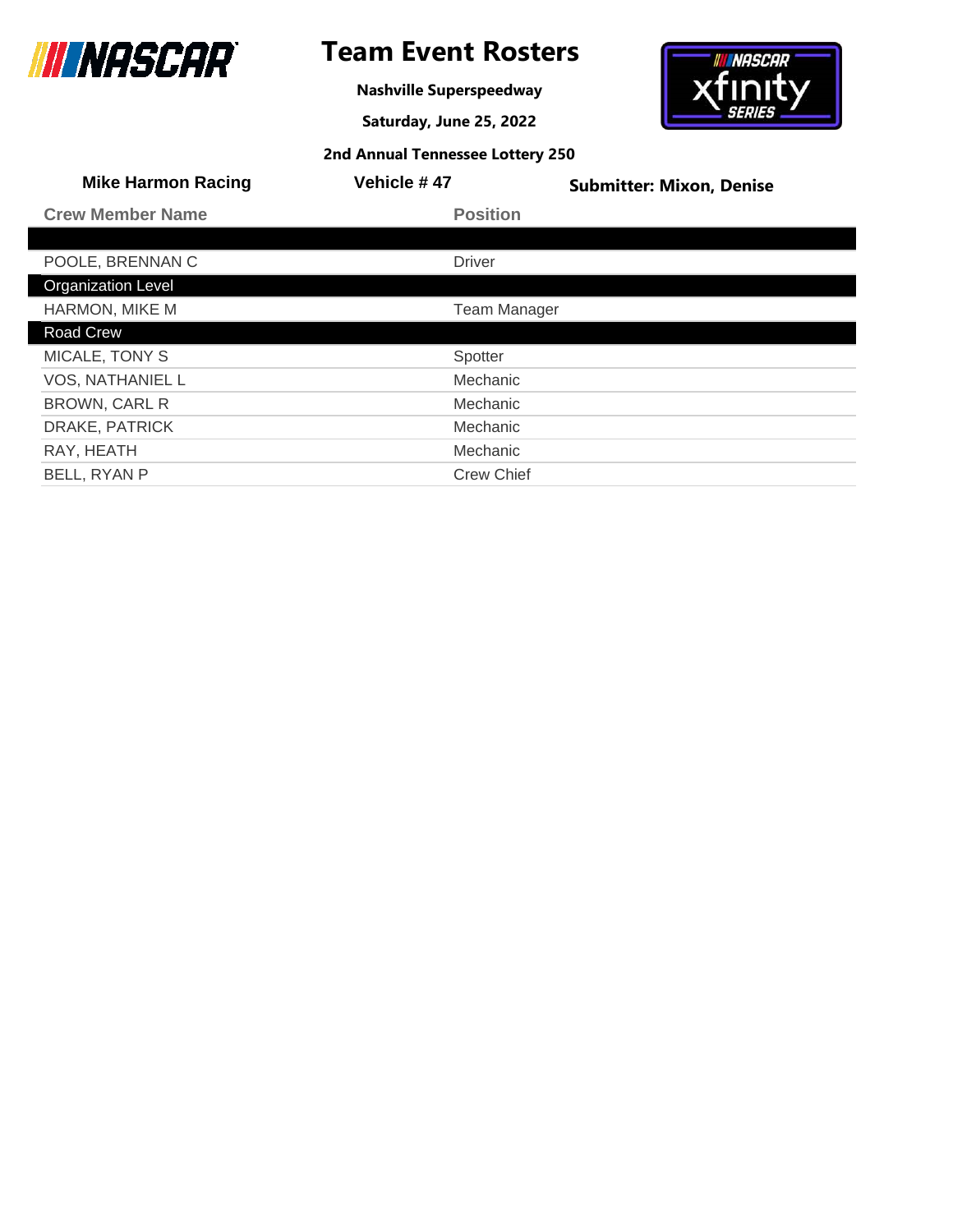

**Nashville Superspeedway**

**Saturday, June 25, 2022**

# **IN NASCAR**  $x$ finity

|  |  | 2nd Annual Tennessee Lottery 250 |
|--|--|----------------------------------|
|--|--|----------------------------------|

| <b>Big Machine Racing</b>    | Vehicle #48            | <b>Submitter: Barnwell, Keith</b> |
|------------------------------|------------------------|-----------------------------------|
| <b>Crew Member Name</b>      | <b>Position</b>        |                                   |
|                              |                        |                                   |
| <b>REDDICK, TYLER G</b>      | <b>Driver</b>          |                                   |
| Road Crew                    |                        |                                   |
| ROETTGER JR, KENNETH H       | Car Chief              |                                   |
| MCKENZIE, CODY T             | Engineer               |                                   |
| <b>TUCKER, THOMAS J</b>      | Mechanic               |                                   |
| <b>FURMAN, CHARLES T</b>     | <b>Tire Technician</b> |                                   |
| <b>BARNWELL, KEITH R</b>     | Spotter                |                                   |
| DONAHUE, PATRICK J           | <b>Crew Chief</b>      |                                   |
| <b>Pit Crew</b>              |                        |                                   |
| JOHNSON, MICHAEL T           | <b>Front Changer</b>   |                                   |
| MCMULLEN, CHRIS L            | Rear Changer           |                                   |
| NEAL, LAMAR L                | <b>Tire Carrier</b>    |                                   |
| <b>MARTIN, CORBIN T</b>      | Jack                   |                                   |
| <b>KELLEY, JAMES P</b>       | Fueler                 |                                   |
| Submitted Exempt             |                        |                                   |
| <b>BOWMAN, CHRISTOPHER M</b> | <b>Hauler Driver</b>   |                                   |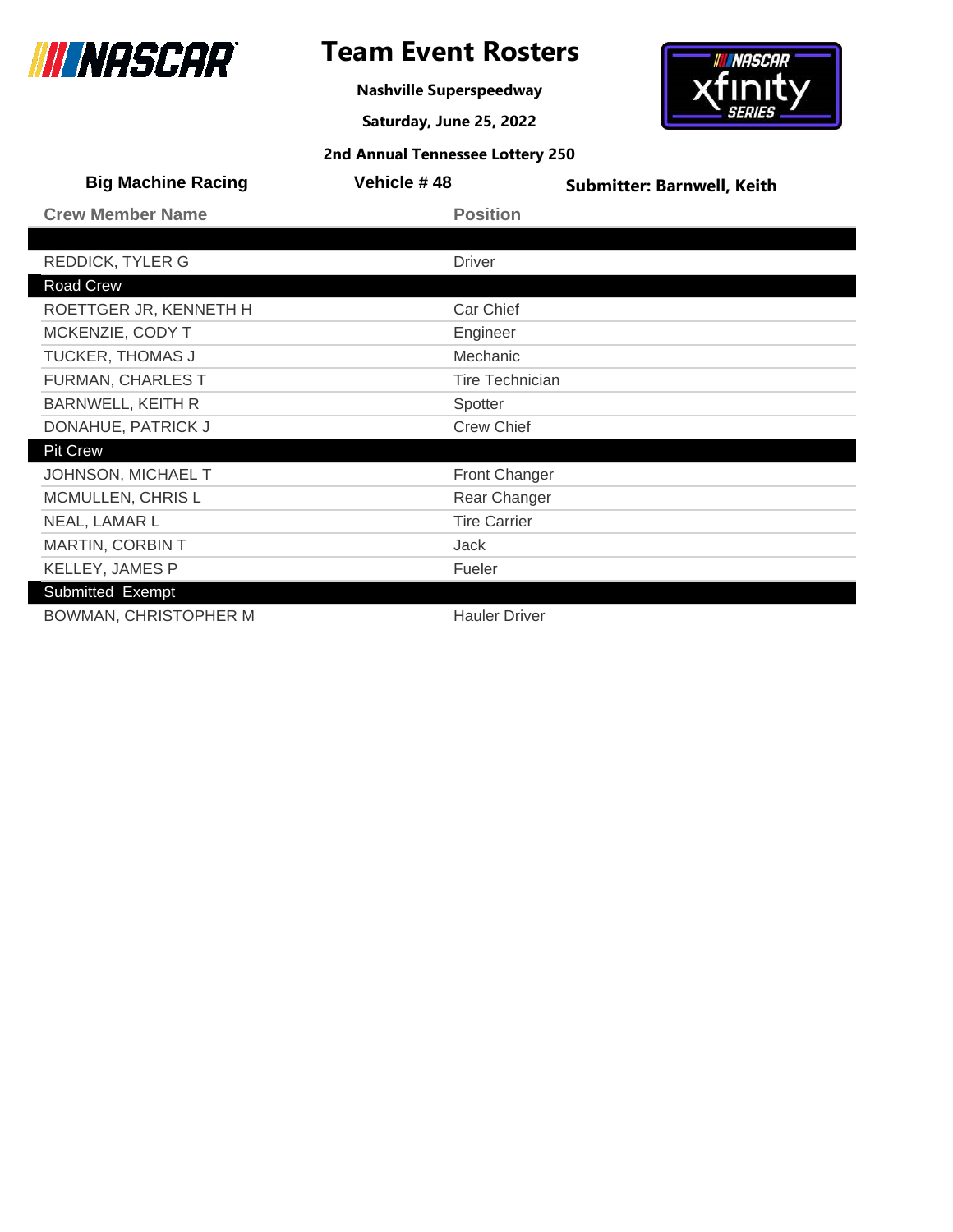

# **Team Event Rosters**

**Nashville Superspeedway**

**Saturday, June 25, 2022**



| <b>BJ McLeod Motorsports</b> | Vehicle #5 | <b>Submitter: Gall, Donna</b> |
|------------------------------|------------|-------------------------------|
| <b>Crew Member Name</b>      |            | <b>Position</b>               |
|                              |            |                               |
| PREECE, RYAN J               |            | <b>Driver</b>                 |
| Road Crew                    |            |                               |
| CAMPBELL, JOE A              |            | Spotter                       |
| <b>WARCHOL, SCOTT S</b>      |            | Mechanic                      |
| <b>IGNASZEWSKI, COLE</b>     |            | <b>Tire Technician</b>        |
| SMOKSTAD, CRAIG D            |            | Mechanic                      |
| TONEY, JONATHAN R            |            | Engineer                      |
| INGRAM JR, DAVID D           |            | <b>Crew Chief</b>             |
| <b>Pit Crew</b>              |            |                               |
| WHITE, TREVOR                |            | Rear Changer                  |
| MULDER, RYAN P               |            | <b>Front Changer</b>          |
| COTTEN, SEAN F               |            | <b>Jack</b>                   |
| <b>BULLARD, TYLER J</b>      |            | <b>Tire Carrier</b>           |
| <b>KEENER, JAMES M</b>       |            | Fueler                        |
| Submitted Exempt             |            |                               |
| RECTOR, JEFF D               |            | <b>Hauler Driver</b>          |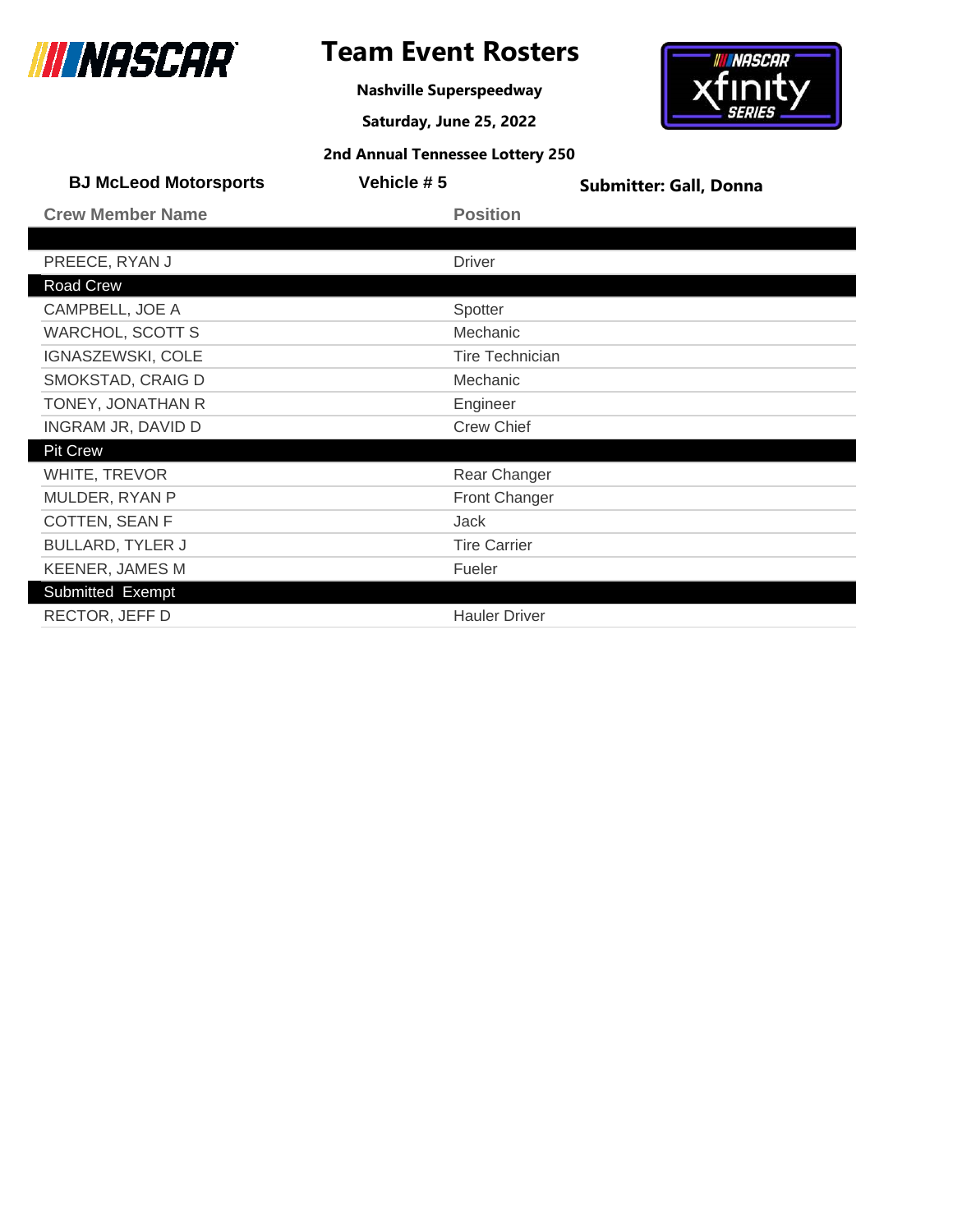

**Nashville Superspeedway**

**Saturday, June 25, 2022**

# **IN NASCAR** Xfinit

|  | 2nd Annual Tennessee Lottery 250 |  |
|--|----------------------------------|--|
|  |                                  |  |

| <b>Jeremy Clements Racing</b> | Vehicle #51         | <b>Submitter: Graziano, Phyllis</b> |
|-------------------------------|---------------------|-------------------------------------|
| <b>Crew Member Name</b>       | <b>Position</b>     |                                     |
|                               |                     |                                     |
| <b>CLEMENTS, JEREMY W</b>     | <b>Driver</b>       |                                     |
| <b>Organization Level</b>     |                     |                                     |
| <b>CLEMENTS, TONY W</b>       |                     | <b>Technical Director</b>           |
| Road Crew                     |                     |                                     |
| KURBAN JR, JOHN A             | Car Chief           |                                     |
| FARROW, DAVID D               |                     | <b>Tire Technician</b>              |
| <b>HUGHES, CRAIG F</b>        | Utility             |                                     |
| MONEZ, CHRIS B                | Spotter             |                                     |
| SETZER, MARK C                | <b>Crew Chief</b>   |                                     |
| <b>Pit Crew</b>               |                     |                                     |
| NELSON, JACOB H               |                     | <b>Front Changer</b>                |
| RAY, JACOB W                  |                     | Rear Changer                        |
| PLANK, CHARLES G              | <b>Tire Carrier</b> |                                     |
| MCFADDEN, MARSHALL M          | Jack                |                                     |
| CLAY, EVAN R                  | Fueler              |                                     |
| Submitted Exempt              |                     |                                     |
| HUGHES, AUDREY E              |                     | <b>Hauler Driver</b>                |
| <b>HUGHES, CRAIG F</b>        |                     | <b>Hauler Driver</b>                |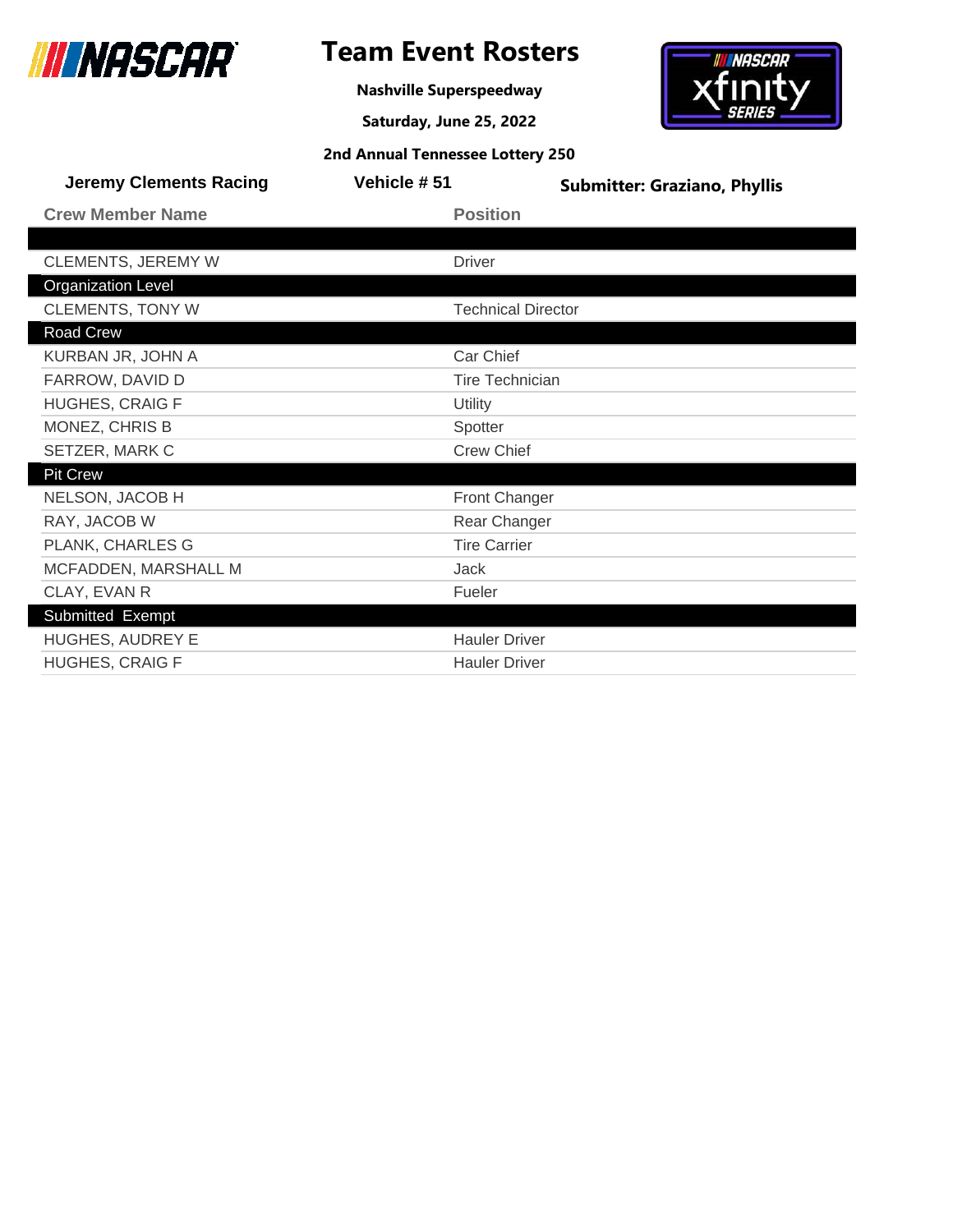

# **Team Event Rosters**

**Nashville Superspeedway**

**Saturday, June 25, 2022**

# **IN NASCAR**  ${\bf x}$ finity

| 2nd Annual Tennessee Lottery 250 |  |  |  |
|----------------------------------|--|--|--|
|----------------------------------|--|--|--|

| <b>Joe Gibbs Racing</b>   | Vehicle #54          | <b>Submitter: Sanchez, SAVANAH</b> |  |
|---------------------------|----------------------|------------------------------------|--|
| <b>Crew Member Name</b>   | <b>Position</b>      |                                    |  |
|                           |                      |                                    |  |
| GIBBS, TY R               | <b>Driver</b>        |                                    |  |
| <b>Organization Level</b> |                      |                                    |  |
| DESOUZA, STEVE F          |                      | <b>Competition Director</b>        |  |
| Road Crew                 |                      |                                    |  |
| HIRSCHMAN III, TONY       | Spotter              |                                    |  |
| ABRAHIMS, KYLE C          | Engineer             |                                    |  |
| GAINEY, BRIAN K           |                      | Car Chief                          |  |
| FORTIER, KEITH L          | Mechanic             |                                    |  |
| LANHAM, JOHN W            | Mechanic             |                                    |  |
| GAYLE, CHRIS W            | <b>Crew Chief</b>    |                                    |  |
| Pit Crew                  |                      |                                    |  |
| POWER, KYLE J             | <b>Front Changer</b> |                                    |  |
| LIND, JAKE A              | Rear Changer         |                                    |  |
| DONAGHY, BRAD T           | <b>Tire Carrier</b>  |                                    |  |
| O'DELL, DAVID J           | <b>Jack</b>          |                                    |  |
| COOPER, WILLIAM J         | Fueler               |                                    |  |
| Submitted Exempt          |                      |                                    |  |
| LACKEY, DALE W            | <b>Hauler Driver</b> |                                    |  |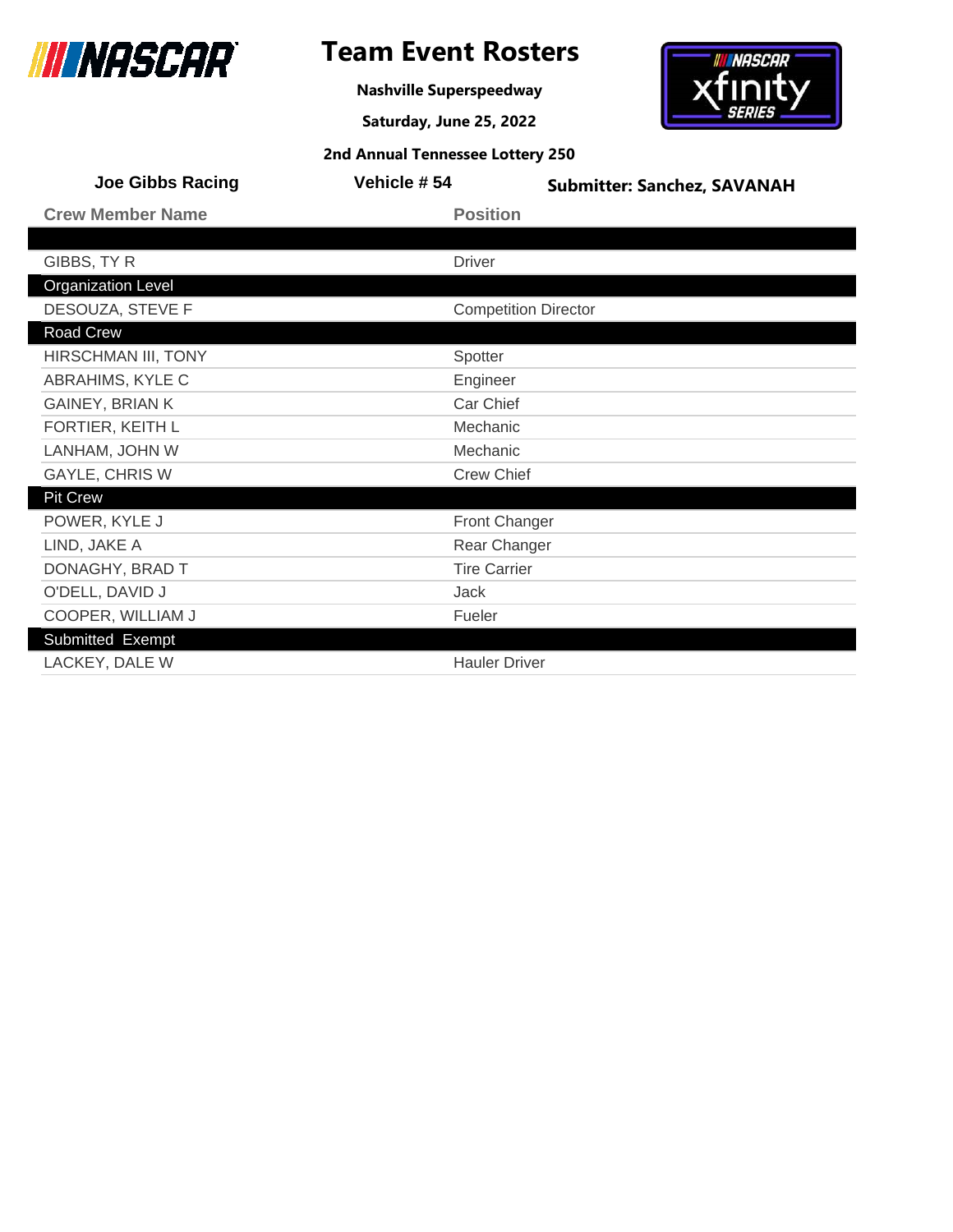

# **Team Event Rosters**

**Nashville Superspeedway**

**Saturday, June 25, 2022**



| Vehicle #6 | <b>Submitter: Tauras, Alex</b> |
|------------|--------------------------------|
|            | <b>Position</b>                |
|            |                                |
|            | <b>Driver</b>                  |
|            |                                |
|            | <b>Competition Director</b>    |
|            |                                |
|            | Spotter                        |
|            | Car Chief                      |
|            | Mechanic                       |
|            | <b>Tire Technician</b>         |
|            | <b>Crew Chief</b>              |
|            |                                |
|            | Front Changer                  |
|            | <b>Jack</b>                    |
|            | <b>Tire Carrier</b>            |
|            | Rear Changer                   |
|            | Fueler                         |
|            |                                |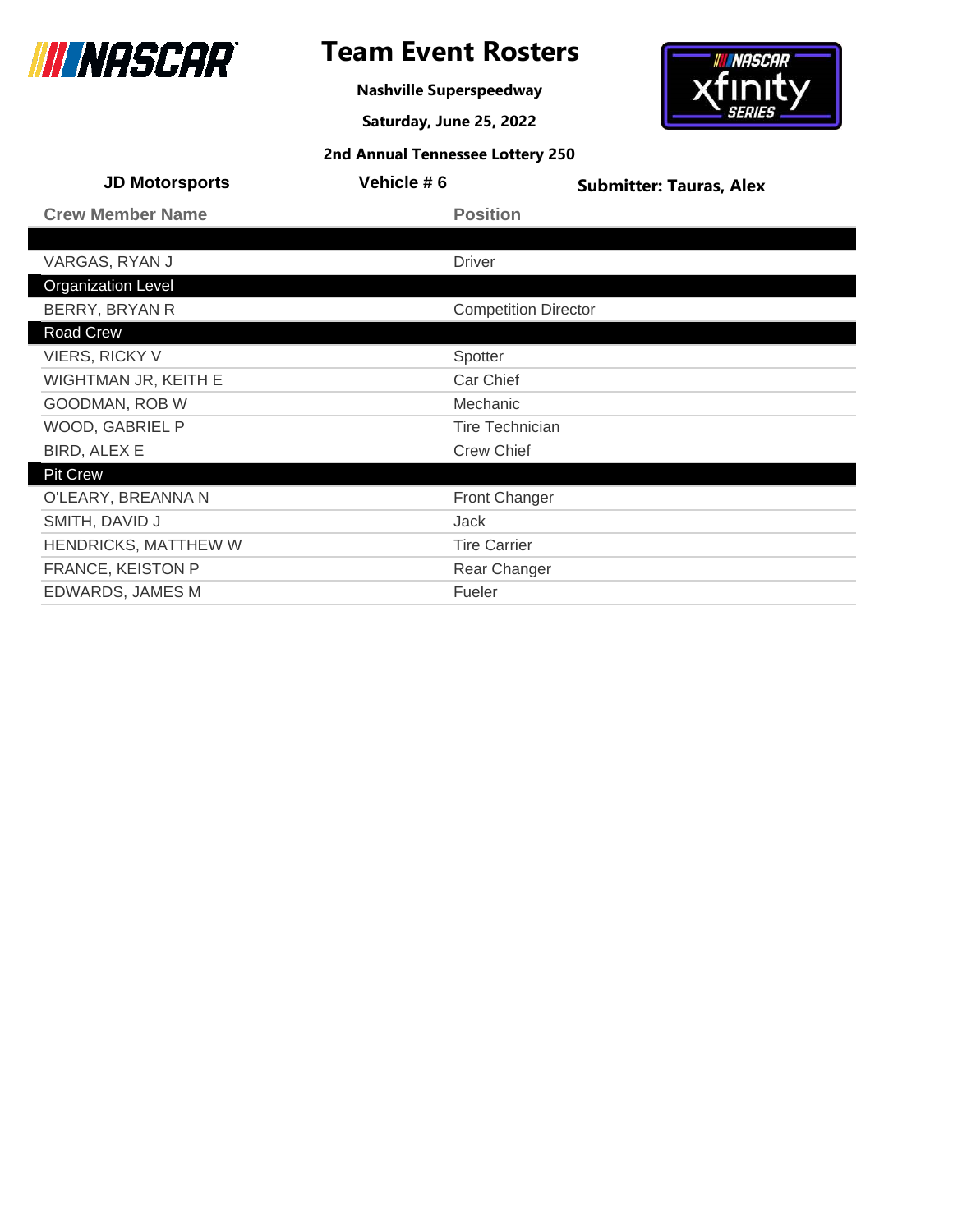

**Nashville Superspeedway**

**Saturday, June 25, 2022**



| <b>Motorsports Business</b><br><b>Management</b> | Vehicle #66            | <b>Submitter: Hoskin, Skippy</b> |
|--------------------------------------------------|------------------------|----------------------------------|
| <b>Crew Member Name</b>                          | <b>Position</b>        |                                  |
|                                                  |                        |                                  |
| DECKER, NATALIE M                                | <b>Driver</b>          |                                  |
| Road Crew                                        |                        |                                  |
| FINCHUM, CHAD C                                  | Spotter                |                                  |
| MECCA, ZACH J                                    | Car Chief              |                                  |
| <b>BRAZEAL, TY F</b>                             | <b>Tire Technician</b> |                                  |
| ATTEBERRY, CHRISTOPHER P                         | <b>Mechanic</b>        |                                  |
| REAUME, JOSH R                                   | Engineer               |                                  |
| HOUGHTALING, JASON M                             | <b>Crew Chief</b>      |                                  |
| <b>HOUGHTALING, JASON M</b>                      | <b>Crew Chief</b>      |                                  |
| <b>Pit Crew</b>                                  |                        |                                  |
| <b>HOSKIN, SKIPPY B</b>                          | Fueler                 |                                  |
| MITCHELL, WILLIAM                                | Jack                   |                                  |
|                                                  |                        |                                  |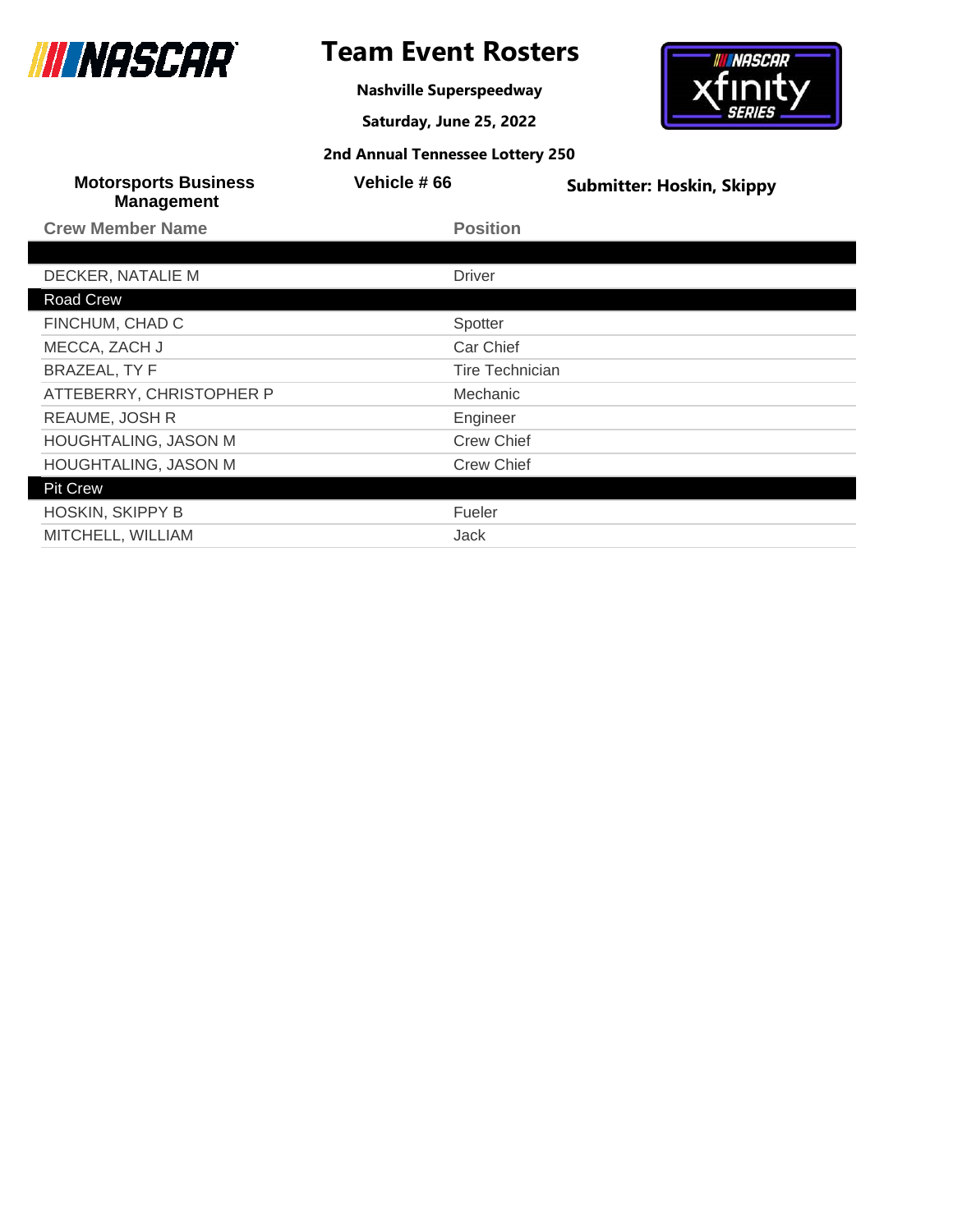

**Nashville Superspeedway**

**Saturday, June 25, 2022**



| <b>Brandonbilt Motorsports</b> | Vehicle #68              | <b>Submitter: Fern, Collin</b> |
|--------------------------------|--------------------------|--------------------------------|
| <b>Crew Member Name</b>        | <b>Position</b>          |                                |
|                                |                          |                                |
| <b>BROWN, BRANDON L</b>        | <b>Driver</b>            |                                |
| <b>Organization Level</b>      |                          |                                |
| FERN, COLLIN M                 |                          | <b>Team Manager</b>            |
| <b>Road Crew</b>               |                          |                                |
| MAJORS, TJ J                   | Spotter                  |                                |
| <b>BRACKEN, RB</b>             | Car Chief                |                                |
| <b>INFINGER, TONY J</b>        | Underneath Mechanic      |                                |
| MCCARROLL, MICHAEL T           | <b>Interior Mechanic</b> |                                |
| SULIGA, STEPHEN R              | <b>Tire Technician</b>   |                                |
| RANDOLPH, DOUG M               | <b>Crew Chief</b>        |                                |
| <b>Pit Crew</b>                |                          |                                |
| ANDERSON, IAN I                | Fueler                   |                                |
| DONLIN, GREG P                 | <b>Front Changer</b>     |                                |
| FIEDLER, JUSTIN C              | Rear Changer             |                                |
| HOUK, JAMES E                  | <b>Tire Carrier</b>      |                                |
| <b>WARRICK, DOUG A</b>         | Jack                     |                                |
| Submitted Exempt               |                          |                                |
| THORPE, CARLTON S              | <b>Hauler Driver</b>     |                                |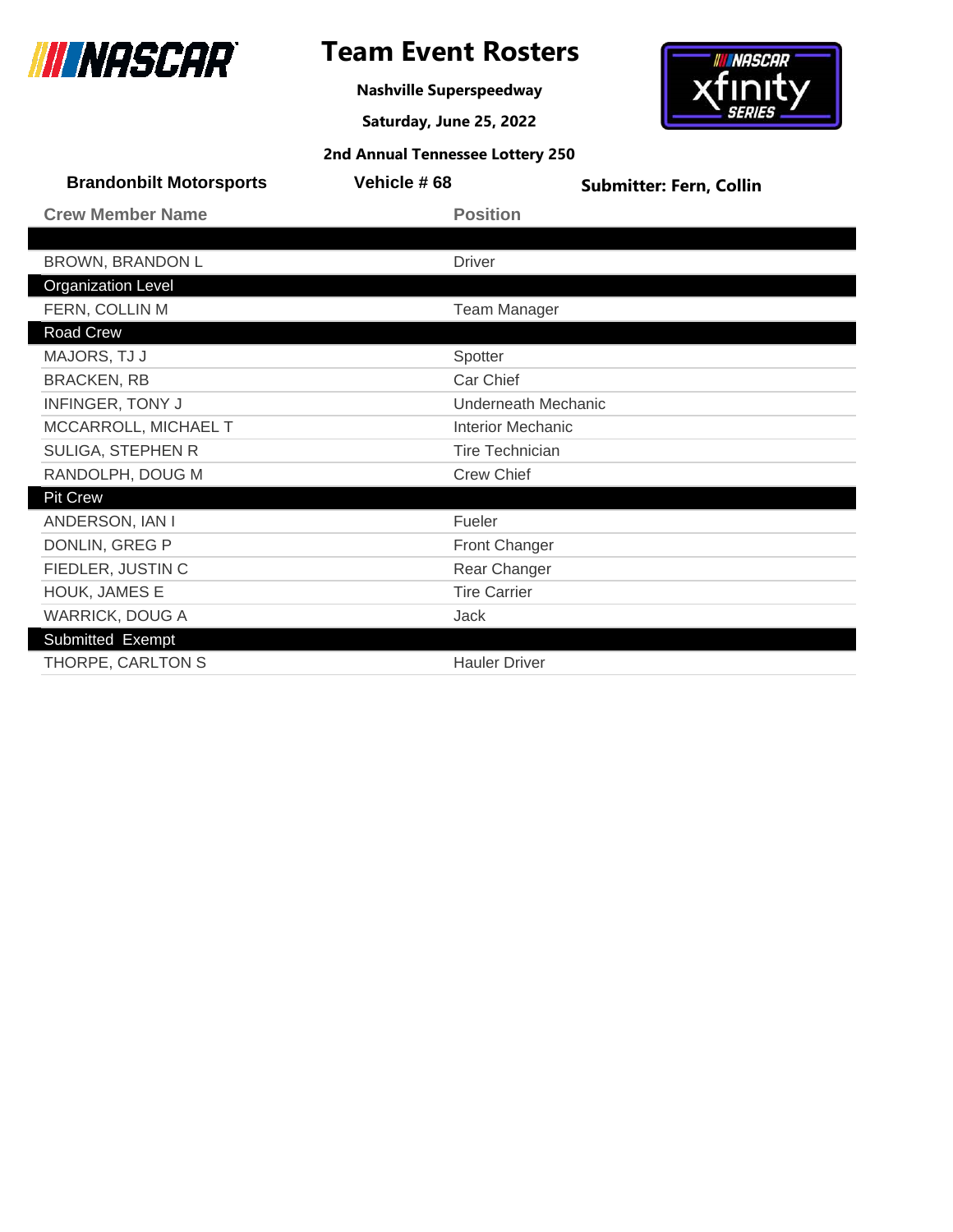

# **Team Event Rosters**

**Nashville Superspeedway**

**Saturday, June 25, 2022**

# **IN NASCAR xfinity**

| 2nd Annual Tennessee Lottery 250 |  |  |  |
|----------------------------------|--|--|--|
|----------------------------------|--|--|--|

| <b>JR Motorsports</b>     | Vehicle #7 | Submitter: Brachowski, Michelle |  |
|---------------------------|------------|---------------------------------|--|
| <b>Crew Member Name</b>   |            | <b>Position</b>                 |  |
|                           |            |                                 |  |
| ALLGAIER, JUSTIN M        |            | <b>Driver</b>                   |  |
| <b>Organization Level</b> |            |                                 |  |
| PEMBERTON, RYAN P         |            | <b>Competition Director</b>     |  |
| Road Crew                 |            |                                 |  |
| D'HONDT, EDDIE J          |            | Spotter                         |  |
| JONES, CODY L             |            | Engineer                        |  |
| MURPHY, MATTHEW C         |            | Engineer                        |  |
| ALONZO, ANTHONY E         |            | Mechanic                        |  |
| HORTON, JOSHUA B          |            | Mechanic                        |  |
| <b>BURDETT, JASON M</b>   |            | <b>Crew Chief</b>               |  |
| <b>Pit Crew</b>           |            |                                 |  |
| DICKEY, AUSTIN            |            | <b>Front Changer</b>            |  |
| BARNETTE, RJ              |            | <b>Tire Carrier</b>             |  |
| TEAGUE, CALVIN            |            | Rear Changer                    |  |
| HOLMAN, ALLEN E           |            | <b>Jack</b>                     |  |
| HARDER, BRANDON D         |            | Fueler                          |  |
| Submitted Exempt          |            |                                 |  |
| ARMSTRONG, MARK E         |            | <b>Hauler Driver</b>            |  |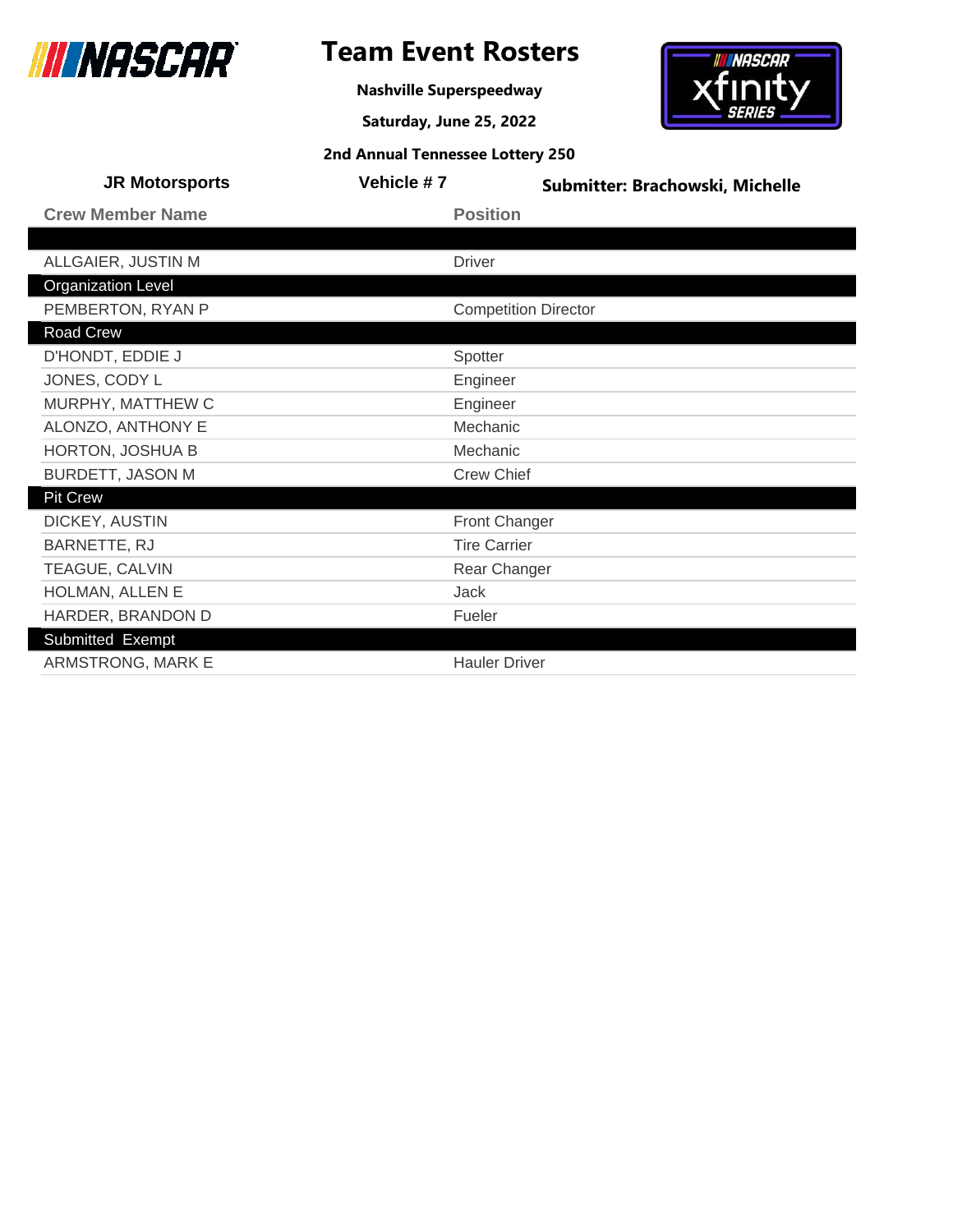

**Nashville Superspeedway**

**Saturday, June 25, 2022**

# **IN NASCAR xfinity**

|  |  | 2nd Annual Tennessee Lottery 250 |
|--|--|----------------------------------|
|--|--|----------------------------------|

| <b>Bassett Racing</b>       | Vehicle #77              | <b>Submitter: Bassett, Dillon</b> |
|-----------------------------|--------------------------|-----------------------------------|
| <b>Crew Member Name</b>     | <b>Position</b>          |                                   |
|                             |                          |                                   |
| <b>BASSETT, DILLON W</b>    | <b>Driver</b>            |                                   |
| <b>Organization Level</b>   |                          |                                   |
| CASTLE, CURTIS W            | <b>Team Manager</b>      |                                   |
| <b>Road Crew</b>            |                          |                                   |
| <b>BROWN, CHARLES H</b>     | Spotter                  |                                   |
| <b>BASSETT SR, RONNIE W</b> | Car Chief                |                                   |
| <b>HAYES, STEVE S</b>       | <b>Interior Mechanic</b> |                                   |
| BASSETT JR, RONNIE W        | <b>Crew Chief</b>        |                                   |
| Submitted Exempt            |                          |                                   |
| <b>GALLIMORE, JASON R</b>   | <b>Hauler Driver</b>     |                                   |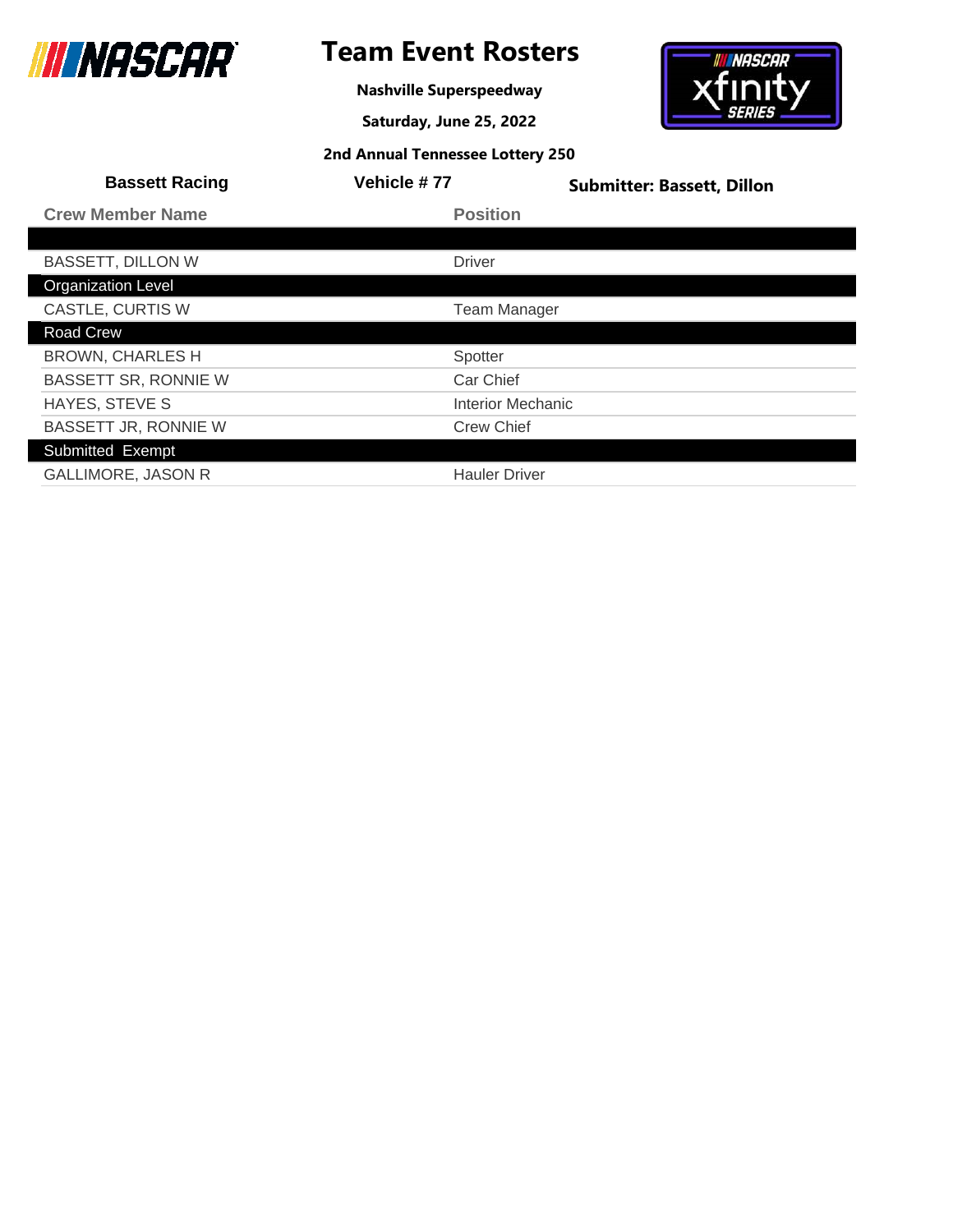

# **Team Event Rosters**

**Nashville Superspeedway**

**Saturday, June 25, 2022**

# **IN NASCAR**  ${\bf x}$ finity

| 2nd Annual Tennessee Lottery 250 |  |  |  |
|----------------------------------|--|--|--|
|----------------------------------|--|--|--|

| <b>JR Motorsports</b>     | Vehicle #8 | Submitter: Brachowski, Michelle |  |
|---------------------------|------------|---------------------------------|--|
| <b>Crew Member Name</b>   |            | <b>Position</b>                 |  |
|                           |            |                                 |  |
| BERRY, JOSH W             |            | <b>Driver</b>                   |  |
| <b>Organization Level</b> |            |                                 |  |
| PEMBERTON, RYAN P         |            | <b>Competition Director</b>     |  |
| Road Crew                 |            |                                 |  |
| JARRETT, JASON A          |            | Spotter                         |  |
| WALTER, KEVIN A           |            | Engineer                        |  |
| LONG, ERIC G              |            | Engineer                        |  |
| SNYDER, RICHIE R          |            | Mechanic                        |  |
| HARTINGS, WILL E          |            | Mechanic                        |  |
| <b>BUMGARNER, MIKE L</b>  |            | <b>Crew Chief</b>               |  |
| <b>Pit Crew</b>           |            |                                 |  |
| BRZOZOWSKI, SCOTT A       |            | <b>Front Changer</b>            |  |
| RIDDLE, JAMES             |            | <b>Tire Carrier</b>             |  |
| <b>BACKUS, BRYAN W</b>    |            | Rear Changer                    |  |
| EVERETT, DAKOTA L         |            | Jack                            |  |
| LEHMAN, MATTHEW           |            | Fueler                          |  |
| Submitted Exempt          |            |                                 |  |
| MILES SR, JEFF C          |            | <b>Hauler Driver</b>            |  |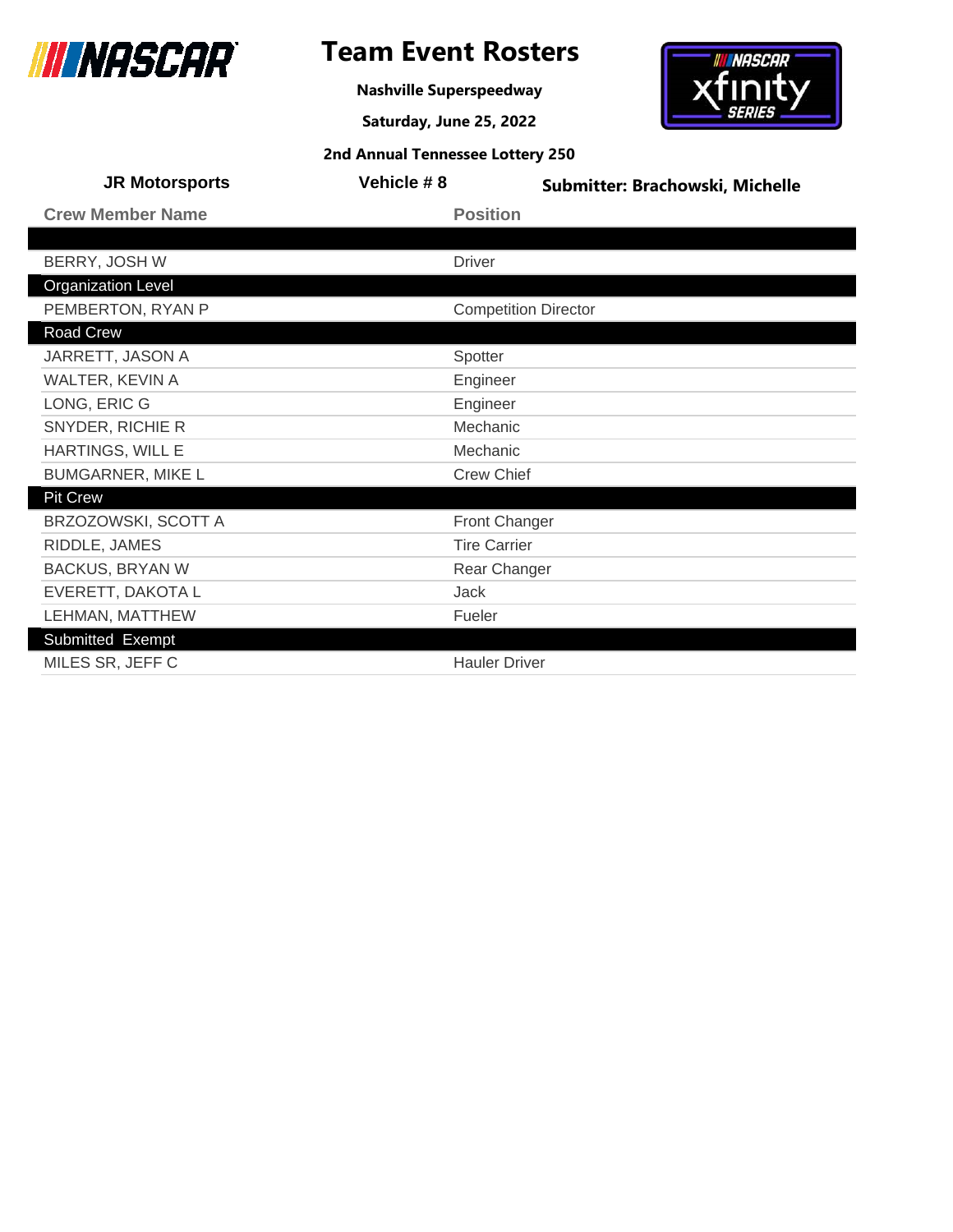

**Nashville Superspeedway**

**Saturday, June 25, 2022**

# <del>- iiiinascar -</del><br>Xfinity

|  |  | 2nd Annual Tennessee Lottery 250 |
|--|--|----------------------------------|
|--|--|----------------------------------|

| <b>JR Motorsports</b>     | Vehicle #9 | Submitter: Brachowski, Michelle |  |
|---------------------------|------------|---------------------------------|--|
| <b>Crew Member Name</b>   |            | <b>Position</b>                 |  |
|                           |            |                                 |  |
| <b>GRAGSON, NOAH Q</b>    |            | <b>Driver</b>                   |  |
| <b>Organization Level</b> |            |                                 |  |
| PEMBERTON, RYAN P         |            | <b>Competition Director</b>     |  |
| Road Crew                 |            |                                 |  |
| MONN, TYLER A             |            | Spotter                         |  |
| <b>BELL, PHILLIP T</b>    |            | Engineer                        |  |
| MCHUGH, AEDAN K           |            | Engineer                        |  |
| DEXTRAZE, RYAN R          |            | Mechanic                        |  |
| <b>KERLIN, SEAN R</b>     |            | Mechanic                        |  |
| LAMBERT, LUKE A           |            | <b>Crew Chief</b>               |  |
| Pit Crew                  |            |                                 |  |
| ANDERSON, BLAINE          |            | <b>Front Changer</b>            |  |
| <b>GRIER, BRANDON</b>     |            | <b>Tire Carrier</b>             |  |
| COX, ROD                  |            | Rear Changer                    |  |
| PIERCE-BREWSTER, MARKUS A |            | Jack                            |  |
| PASUT, ANTHONY            |            | Fueler                          |  |
| Submitted Exempt          |            |                                 |  |
| LOWE, ADAM J              |            | <b>Hauler Driver</b>            |  |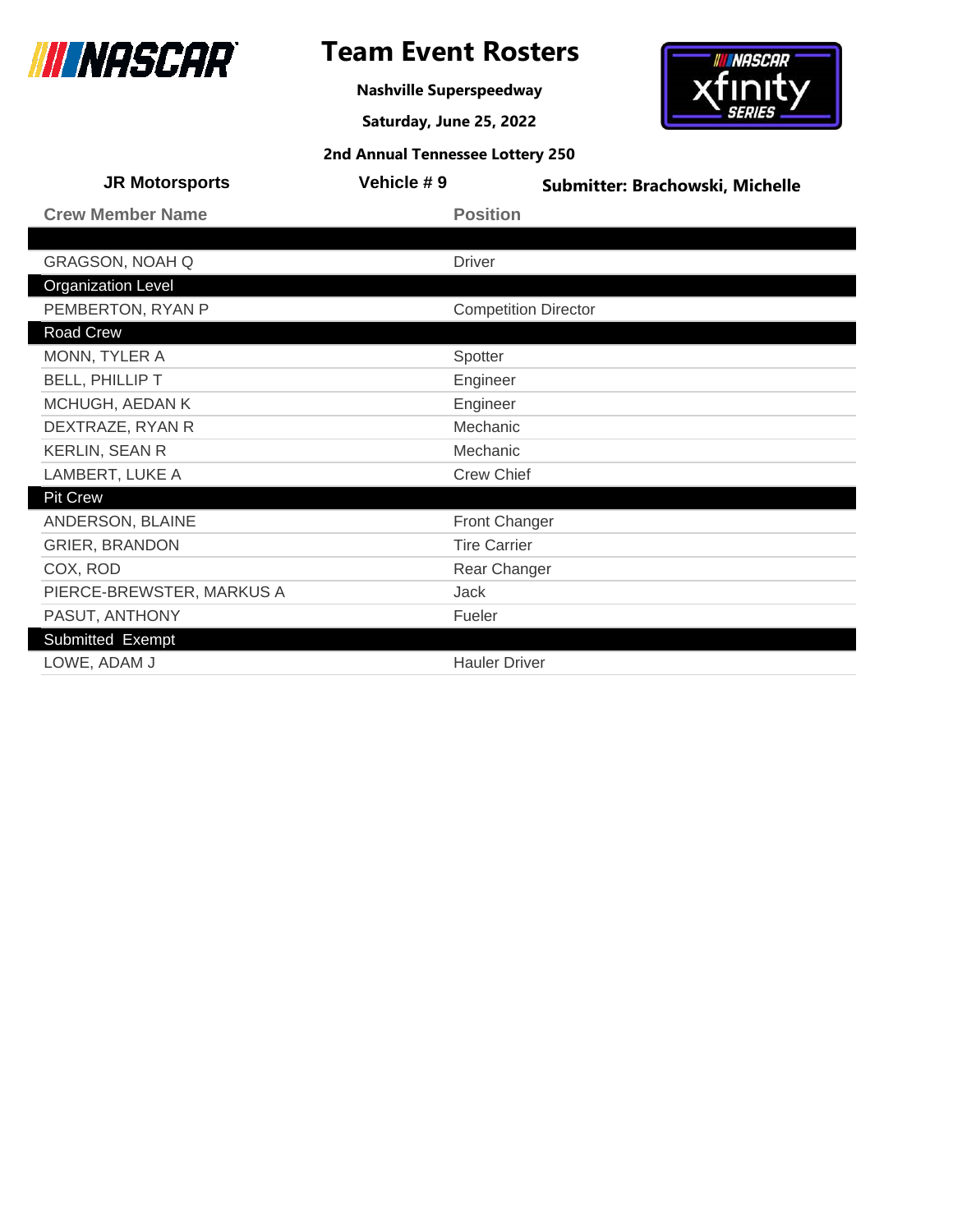

# **Team Event Rosters**

**Nashville Superspeedway**

**Saturday, June 25, 2022**

# *INASCAR* finit

| <b>DGM Racing</b>       | Vehicle #91          | <b>Submitter: Gosselin, Michelle</b> |
|-------------------------|----------------------|--------------------------------------|
| <b>Crew Member Name</b> | <b>Position</b>      |                                      |
|                         |                      |                                      |
| MASSEY IV, MASON M      | <b>Driver</b>        |                                      |
| Road Crew               |                      |                                      |
| <b>HOUSTON, ANDY C</b>  | Spotter              |                                      |
| MCDONALD, RONAN         | Mechanic             |                                      |
| <b>BOYKIN, KEVIN</b>    | Mechanic             |                                      |
| TUCKER, BJ J            | Car Chief            |                                      |
| SALMON, MATTHEW D       | Mechanic             |                                      |
| <b>GOSSELIN, MARIO</b>  | <b>Crew Chief</b>    |                                      |
| <b>Pit Crew</b>         |                      |                                      |
| <b>BARNES, DARRYL G</b> | <b>Front Changer</b> |                                      |
| CARNEY, JABARI K        | <b>Jack</b>          |                                      |
| WILSON, ALVIN R         | <b>Tire Carrier</b>  |                                      |
| ATKINS, DANIEL J        | Rear Changer         |                                      |
| <b>KEMPF, MATTHEW E</b> | Fueler               |                                      |